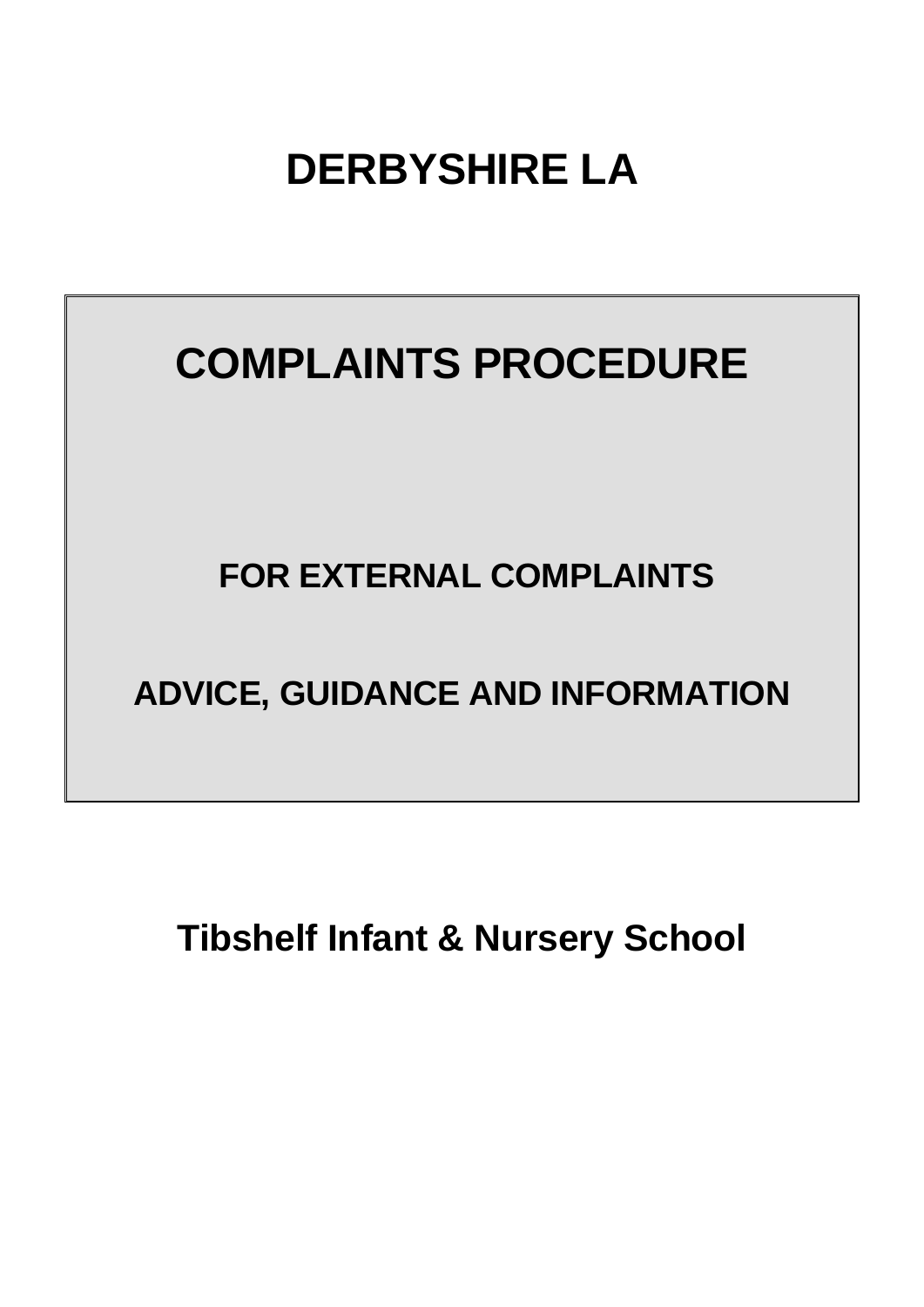## **Complaints Procedure for External Complaints**

## **Advice, Guidance and Information.**

#### **Contents Page No.**

|    | Introduction                                                                                         | 3  |
|----|------------------------------------------------------------------------------------------------------|----|
| 1. | Context                                                                                              | 5  |
| 2. | <b>Managing Complaints</b>                                                                           | 5  |
| 3. | Investigating Complaints at the Formal Stage                                                         | 6  |
| 4. | <b>Resolving Complaints</b>                                                                          | 7  |
| 5. | <b>Remit of Complaints Panel</b>                                                                     | 7  |
| 6. | <b>Time Limits</b>                                                                                   | 8  |
| 7. | <b>Recording Complaints</b>                                                                          | 8  |
| 8. | Role of the Governing Board                                                                          | 9  |
|    | <b>Complaints Procedure</b>                                                                          | 10 |
|    | Formal Stage 1 – Complaint heard by Headteacher                                                      | 11 |
|    | Formal Stage 2 - Complaint head by Chair of Governors                                                | 12 |
|    | Formal Stage 3 – Complaint heard by Governors' Complaints Panel                                      | 13 |
|    | The Role of the Local Authority                                                                      | 16 |
|    | The Role of the Complainant                                                                          | 17 |
|    | The Role of the Complaints Co-ordinator (or Headteacher)                                             | 17 |
|    | The Role of the Chair of the Governing Board or Nominated<br>Governor                                | 17 |
|    | The Role of the Chair of the Panel                                                                   | 17 |
|    | The Role of the Panel Clerk (This could be the Clerk to the<br>Governors or Complaints Co-ordinator) | 18 |
|    | <b>Checklists</b>                                                                                    | 19 |
|    | Top Tips for Headteachers and Governors - for Managing External<br>Complaints                        | 21 |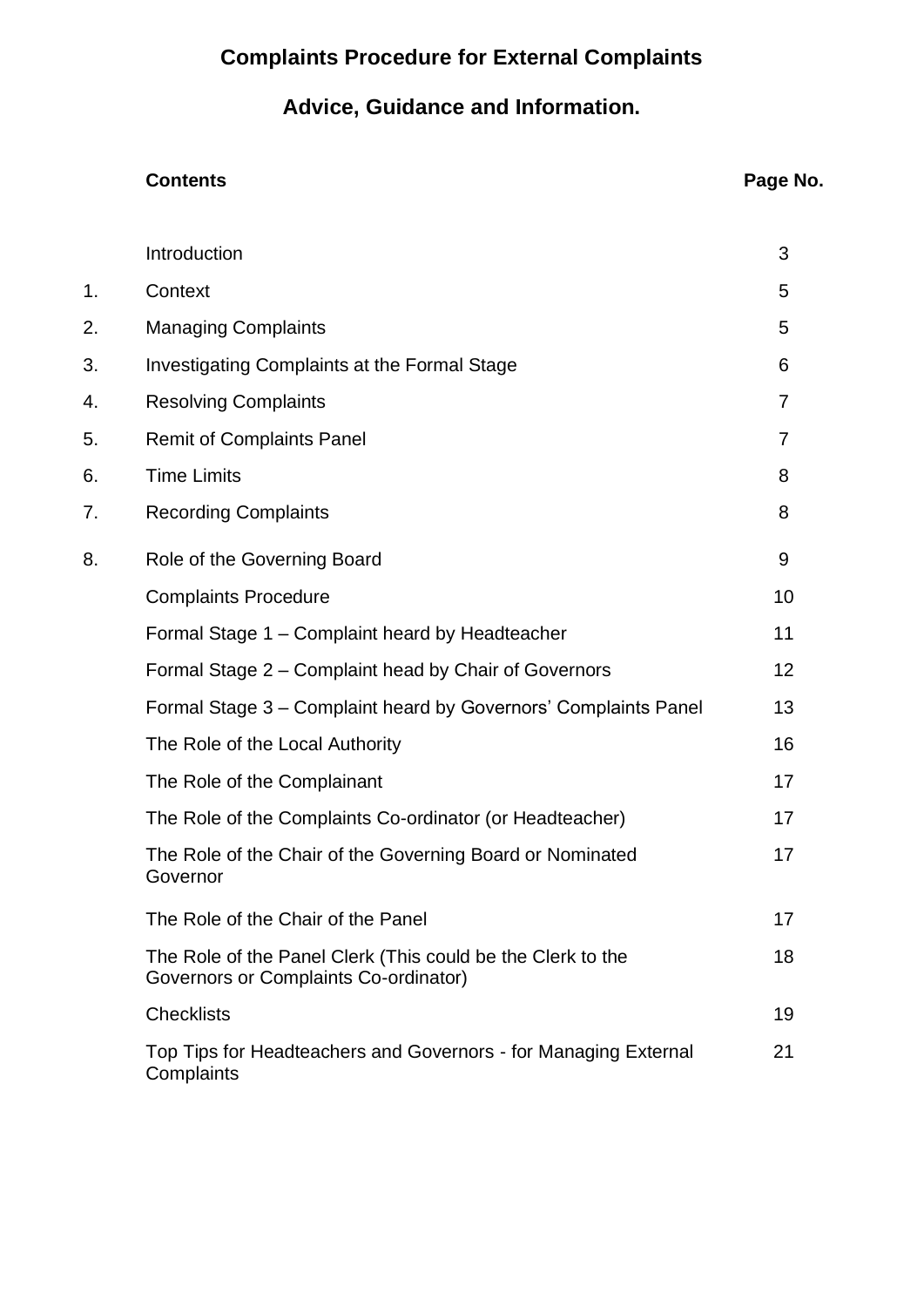#### **ADVICE, GUIDANCE AND INFORMATION**

#### **Introduction**

From 1 September 2003 Governing Boards of all local authority maintained schools and maintained nursery schools in England are required, under Section 29 of the Education Act 2002 to have in place a procedure to deal with complaints relating to the school and to any community facilities or services that the school provides. A guidance document for parents on making complaints does not satisfy the legislative requirement. A separate and distinct policy must be in place. It is recommended that the Governing Board ensures that any third party providers, offering community facilities or services through the school premises or using school facilities, have their own complaints procedure in place. The law also requires the school's complaints procedure to be publicised. This document provides additional Advice, Guidance and Information to assist Schools in the day to day operation of the Complaints Procedure adopted by the School and is not intended to be distributed more widely. The Governing Board needs to formally adopt the procedure. It is essential to adopt the procedure in its entirety and follow the requirements set out in the Advice, Guidance and Information which provides more detail of the process as well as guidance to Governing Boards in respect of external complaints.

It is the responsibility of a school's Governing Board to resolve a complaint received by a school and it is, therefore, important to have a procedure for doing so which is clear and available to Governors, employees, parents, carers and members of the public. Complainants are not limited to parents or carers of pupils registered at the school, members of the public may make a complaint about any provision of facilities or services that the school provides, unless separate statutory procedures apply.

A chart showing the types of complaint which are not within the scope of this procedure is shown on page 7 of the model procedure.

The school may wish to appoint a School Complaints Co-ordinator, who may be the Headteacher. Whether or not a formal role is designated it will be important for the school to have mechanisms to track, collate and record complaints received.

#### **The Headteacher is strongly requested to consult with the local authority, through the Children's Services Complaints Co-ordinator, for advice on the appropriate procedure for dealing with a complaint that may fall into one of the 'out of scope' categories.**

It is very helpful to identify at an early stage any complaint where the authority may still have a role in the process of resolution and for specialist advice to be offered where the issues are of considerable complexity or demand particular expertise.

*\*The LA should investigate a complaint where the pupil has an education and Health Care (EHC) Plan and the complaint is related to the EHC plan or the conduct of any centrally employed authority staff responsible for the provision made through the EHC plan. Complaints concerning the provision for children with special educational needs and/or learning difficulties should be discussed with the Local Inclusion Officer, before investigation and response by the school.*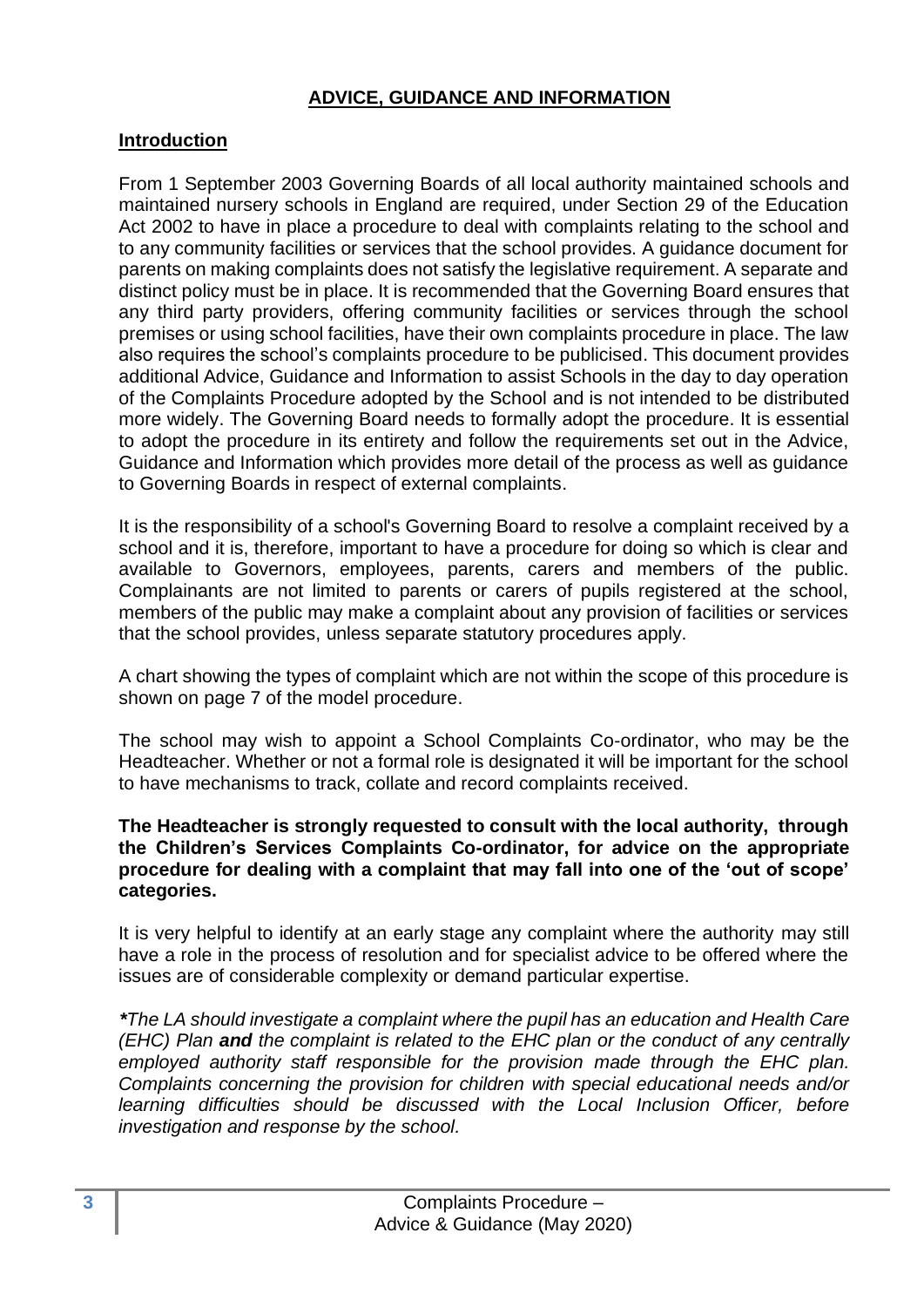**The Local Authority (LA) does not have a formal role in relation to the investigation and adjudication of school complaints that are within the scope of the policy.**  However, advice from appropriate LA sections is available to provide guidance to Headteachers and Chairs of Governors in responding to complaints, concerning matters of procedure and substance. **In the first instance schools are requested to contact the Complaints Co-ordinator for Children's Services through the Complaints Administrator who will be able to signpost where the most appropriate source of advice may be found.** 

Depending on the nature of the complaint, the relevant sections of the LA where advice may be sought include:

Governor Support Service Children's Services HR Advice and Guidance Education Improvement Service Special Educational Needs Health and Safety Student Services **Safeguarding** 

For Church of England Voluntary Aided and Controlled Schools advice and guidance may be available from the Diocese.

Also any complaint that leads to a disciplinary investigation will be subject to a separate specific procedure. The details of such investigations and any sanction applied are confidential but there will be a report back to the complainant giving as much feedback as is possible.

This document provides advice and guidance on how schools should respond to external complaints. **It is important to note that anonymous complaints cannot be dealt with under this procedure.**

*Note: Derbyshire Information, Advice and Support Service for Special Educational Needs and Disability – (formerly the Derbyshire Parent Partnership Service) offers free confidential help, advice and support for parents/carers of children with special needs or at risk/have been excluded from the School. (Contact number 01629 533668*, *children/young people and parents can leave a message or email the service at [www.derbyshireiass.co.uk.](http://www.derbyshireiass.co.uk/)*

*The model Complaints Procedure reflects the Best Practice Advice for School Complaints Procedures 2019\* issued by the Department for Education (DfE). It is important that schools also take on board the following more detailed version describing the actions to be carried out at each stage and considerations to be taken into account, when implementing the process in particular circumstances. Step by step implementation of the procedure is expanded from page 10 of this Advice, Guidance & Information document.* 

*\*This non statutory guidance was designed to share best practice with school leaders and Governing Bodies in LA maintained schools, LAs and Dioceses. It was not designed for use by academies, free schools or independent schools. However, the model policy provided by the LA is recommended to all schools purchasing the LA HR Advisory Service traded service.*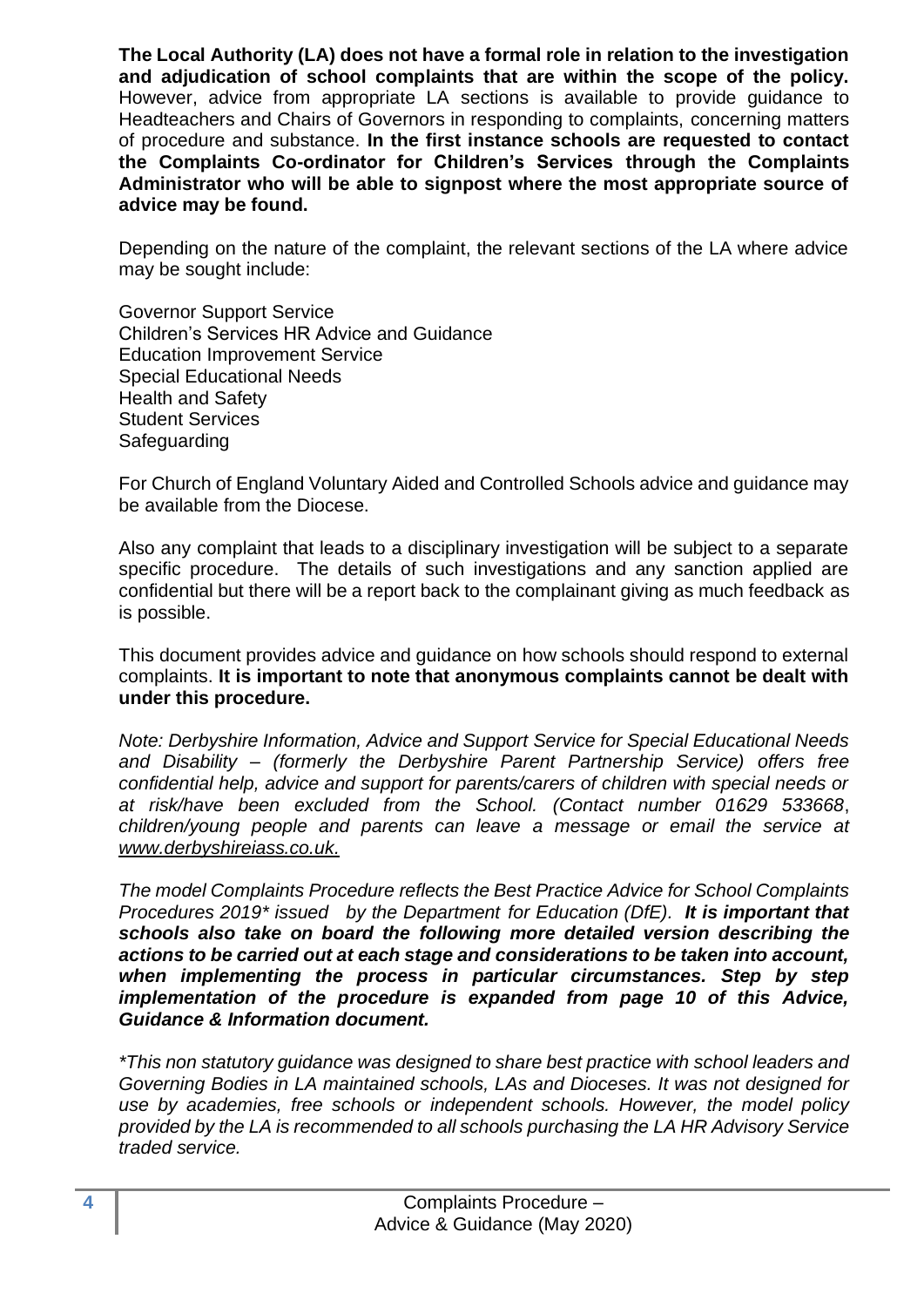It is important for schools to use and respond accurately to the terminology utilised in the procedure. There is a difference between a 'legal requirement' and 'good practice'. The policy should use 'must' where a school has a duty but use 'can' where schools have a power but not a duty, under statutory or common law. Where 'should' is used this reflects advice on good practice. Where a procedure states that a school 'should' do something which they then choose not to do, if escalated to the DfE for further consideration, the school may be asked to provide a written explanation for the reasons why they deviated from best practice. Therefore, if schools do not, on occasion, adhere to a part of the procedure which 'should' be followed they are advised to minute the reasons why.

#### **1. Context**

Governing Boards are legally required to publicise their Complaints Procedure. The Governing Board must decide how to fulfil this requirement but details of the Complaints Procedure could be included in:

- The school website:
- The school prospectus;
- Any report/communication from the governors to parents;
- Information given to new parents when their children join the school;
- Information given to the children themselves;
- The home-school agreement;
- School bulletins or newsletters;
- Documents supplied to community users, including course information or letting agreements;
- A specific complaints leaflet which includes a form on which a complaint can be made;
- Posters displayed in the main entrance or reception area of the school and other areas used by the public.

#### **2. Managing Complaints**

#### 2.1.Principles

An effective Complaints Procedure will:

- encourage resolution of problems by **informal** means wherever possible *(active listening, discussion, seeking agreement on way forward)*;
- be easily **accessible** and **publicised**;
- enable anyone to make a complaint about any provision of facilities or services that the school provides unless other statutory procedures apply
- be **simple** to understand and use;
- avoid using ambiguous language ( *wherever possible stating what the school "will " do rather than "should" or "may"*)
- be **impartial**;
- be **non-adversarial;**
- allow **swift** handling with established **time-limits** for action and keeping people informed of progress;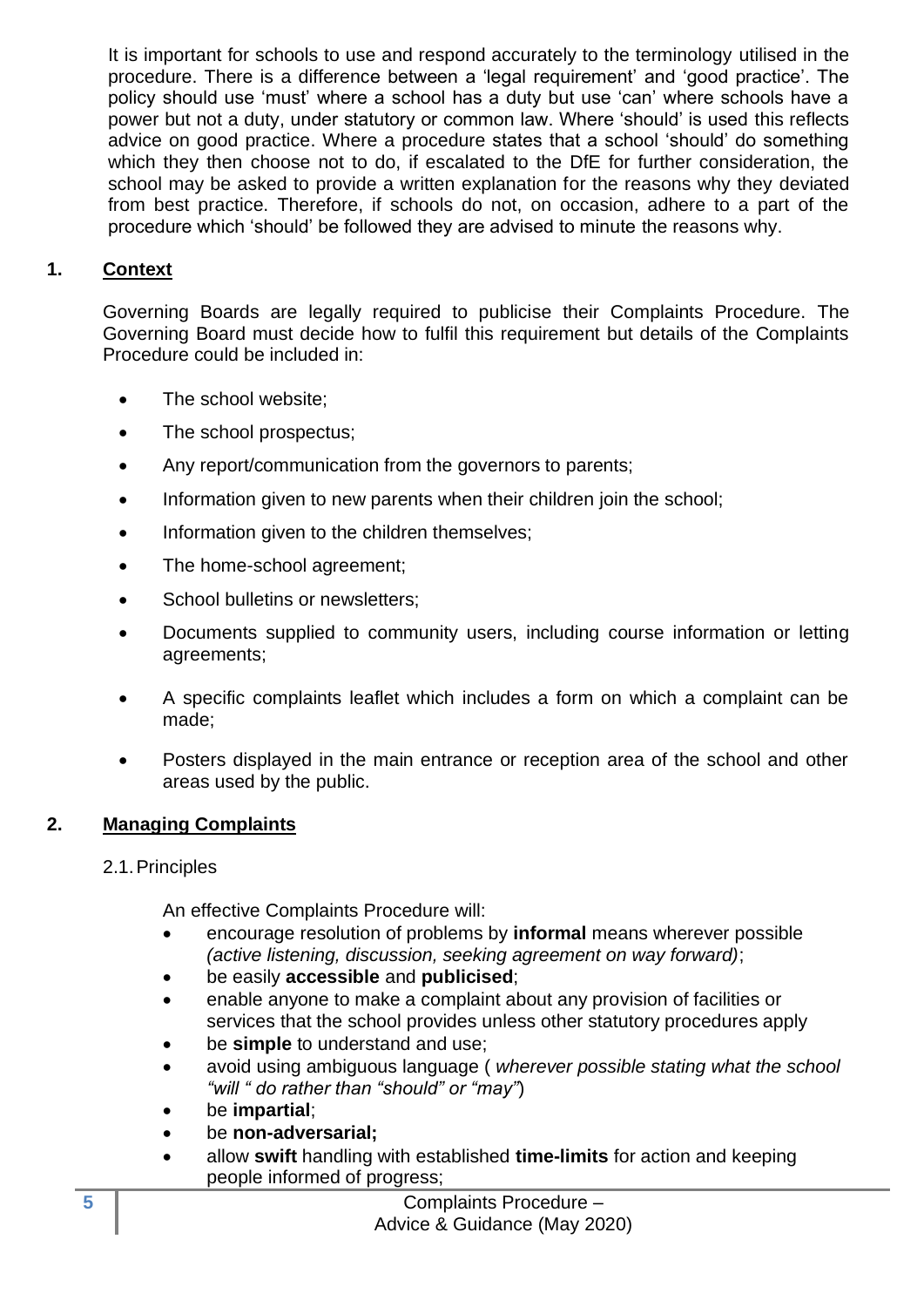- ensure a full and **fair** investigation*, (by an independent person where necessary);*
- Provide the opportunity to complete the complaints procedure in full
- respect people's desire for **confidentiality;**
- ask the complainant at the earliest stage what they think might resolve the issue
- address all the points at issue and provide an **effective** response and **appropriate** redress, where necessary;
- Advise the complainant of any escalation options at each stage of the procedure
- provide **information** to the school's senior management team so that services can be improved.

#### **3. Investigating Complaints at the Formal Stage**

The investigator's role is to provide a comprehensive, open, transparent and fair consideration of the complaint. The person investigating the complaint should have no prior involvement with the circumstances of the complaint, and undertaking this role should be appropriate to their position, status and remit. The investigator should make sure that they:

- clarify the nature of the complaint and what remains unresolved;
- meet with the complainant or contact them (if unsure whether further information is necessary);
- carry out sensitive and thorough interviewing of the complainant to establish what has happened and who has been involved;
- effectively liaise with the complainant and complaints co-ordinator to clarify what the complainant feels would put things right;
- interview relevant individuals separately from others involved in the matter (including children/young people where appropriate) and/or those complained of, allowing them to be accompanied if they wish;
- consider all appropriate / relevant information, specific to the complaint;
- conduct interviews with an open mind (to find out facts not judgements) and, within reason, be prepared to persist in the questioning;
- analyse the information assembled:
- provide an assessment of whether the complaint should be upheld in full or in part or not at all;
- identify solutions and recommended courses of action to resolve problems;
- are mindful of timescales for presenting a response,
- respond in plain and clear language; and
- keep notes of all interviews or arrange for an independent note taker to record minutes of the meeting(s). Share notes of interviews with interviewees in order to agree accuracy.

See best practice tips for interviewing in accompanying document, 'Top Tips for Headteachers and Governors'.

Complaints should be treated separately. Where there are overlapping complaints submitted by different stakeholders the responses should be tailored for each recipient and not include additional detail relevant to an issue raised by another complainant.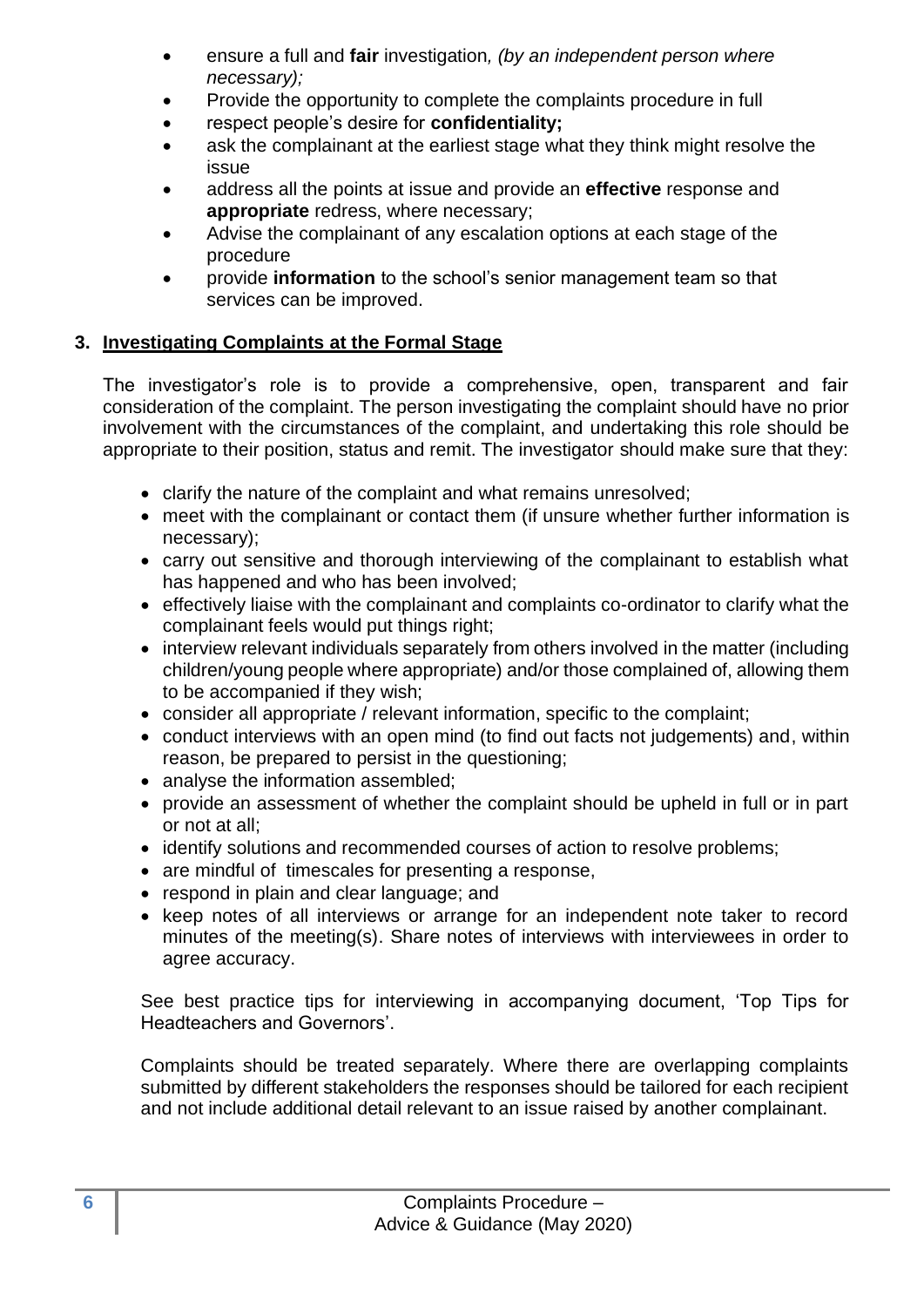#### **4. Resolving Complaints**

It is important to be aware from the outset of the ways in which a complaint can be resolved. It might be sufficient to acknowledge that the complaint is valid in whole or in part, or not at all. In addition, it may be appropriate to offer one or more of the following:

- an apology;
- an explanation;
- an admission that the situation could have been handled differently or better:
- an assurance that the event complained of will not recur;
- an explanation of the steps that have been taken to ensure that it will not happen again;
- an undertaking to review school policies in light of the complaint.

Even if the complaint is not upheld it is useful to encourage complainants to indicate what actions they feel might resolve the problem at any stage. An admission that the school could have handled the situation better is not the same as an admission of negligence. In this respect it may be necessary to make complainants aware of the range of reasonable and appropriate outcomes in relation to the specific nature of their complaint, in order to manage expectations.

It is important to identify areas of agreement between the parties and clarifying any misunderstandings that might have occurred can also create a positive atmosphere in which to discuss any outstanding issues.

#### **5. Remit of The Complaints Panel**

Governors sitting on the Complaints Panel need to be aware, and have a copy, of the Complaints Procedure. The school should ensure that arrangements have been made for the hearing to be minuted by the clerk to governors or other appropriate person. They should determine who will chair the meeting and distribute an agenda. (Procedure of hearing is included in the paragraph detailing Formal Stage 3 of the process, commencing on p13 below). No governor may sit on the panel if they have had a prior involvement in the complaint or the circumstances surrounding it. In deciding the make-up of the panel the governors need to try and ensure that there is a cross section of the categories of governor and that there is sensitivity to the issues of race gender and religious affiliation.

The aim of the hearing is to resolve the complaint. The Complaints Panel should:

- Consider the complaint in an independent and impartial way and must be seen to do so.
- Consider the complaint in private and confidentially.
- Resolve the complaint and achieve reconciliation between the school and the complainant.
- Recognise the complainant might not be satisfied with the outcome if it does not find in their favour.
- Consider the facts of the case and make recommendations which will satisfy the complainant that the complaint has been taken seriously.
- Acknowledge that a complainant may feel nervous and inhibited in a formal setting. Also that parents often feel emotional when discussing an issue that affects their child.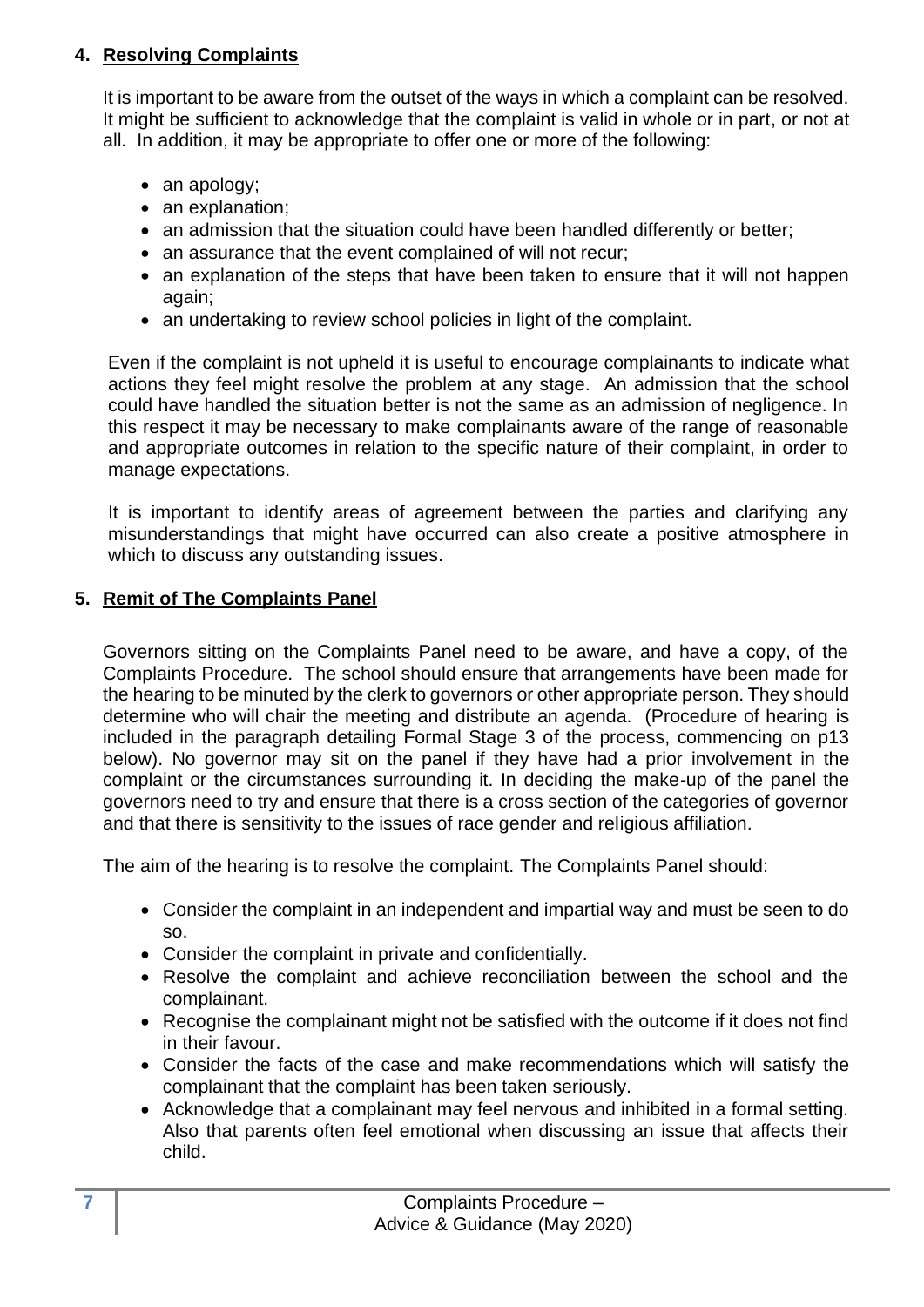- Ensure that the proceedings are as welcoming as possible and that the layout of the room will ensure the setting is informal and not adversarial.
- Take extra care when the complainant is a child, so the child does not feel intimidated.
- Give the views of children equal consideration to those of adults.
- Where the child's parent is the complainant, give the parent(s) the opportunity to say which parts of the hearing, if any, their child needs to attend.

#### **6. Time Limits**

- Complaints need to be considered, and resolved, as quickly and efficiently as possible, within the time limits set within each stage of the procedure. In circumstances where further investigations are necessary new time limits can be set and the complainant should be sent details of the new timescale and an explanation for the delay.
- The Department for Education does not consider excessive time limits to be reasonable or acceptable, except in extenuating circumstances.
- It is reasonable to expect individuals to make a complaint as soon as possible after an incident arises and a time limit of three months from the incident in question is a reasonable allowance. There may be good reasons why someone has not made a complaint earlier (e.g. they did not hear about, or were not fully aware of the implications of, an incident until a later date). In the light of this, the school should indicate that they are willing to consider exceptions. Schools should not have blanket policies of refusing to consider any complaints not lodged within the stated period.

#### **7. Recording Complaints**

**Schools must ensure that they comply with their obligations under the Equality Act 2010. While it is common practice to ask for complaints to be made using a complaint form or in writing, the complainant may have communication preferences due to disability or learning difficulties and schools must allow alternative methods of contact**.

- $\triangleright$  A complaint may be made in person, by telephone or in writing.
- ➢ In order to prevent any later challenge or disagreement over what was said, brief notes of meetings and telephone calls should be kept and a copy of any written response added to the record.
- ➢ Where there are communication difficulties the school may wish to use recording devices to ensure the complainant is able to access and review the discussions at a later point (consider this adjustment in advance and seek legal advice).
- ➢ The Headteacher (or complaints co-ordinator) should arrange for a **confidential** record to be kept in a centrally held complaints file, of the nature and progress of all complaints, when they were made, and their final outcome.
- ➢ Schools should be aware that complainants have a right to copies of these records under the Freedom of Information and Data Protection Acts. Where such requests are made schools should contact the LA for advice and individuals may wish to seek the advice of their professional association.
- ➢ The Chair of Governors should complete the record for any complaint made against the Headteacher.

The purpose of the Record is for monitoring purposes only and not as a source of information for future staff references or other issues. Where a number of complaints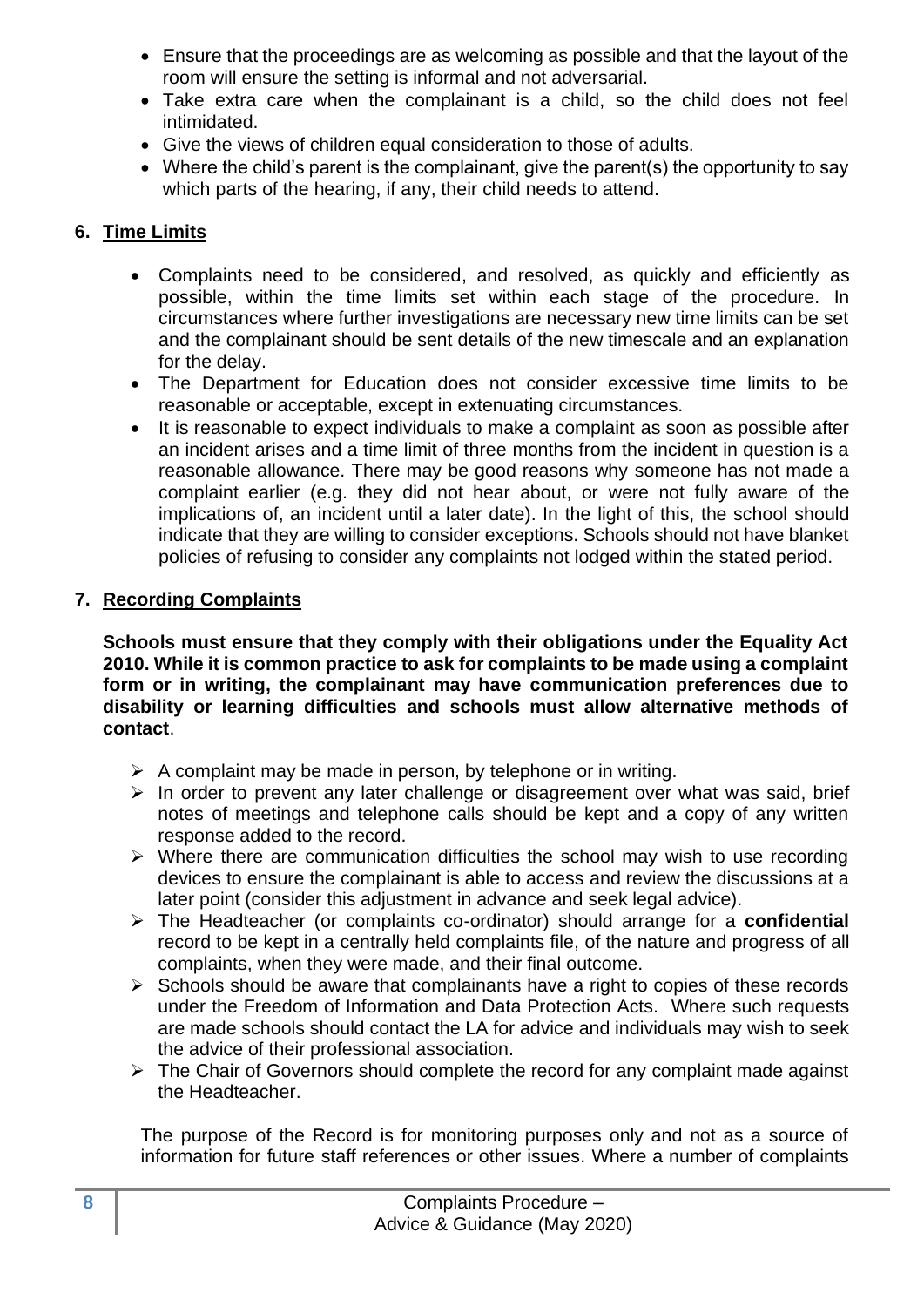involving a particular staff member are received, this should not affect the approach to the investigation of a further complaint. (i.e. there should be no assumptions made)

#### **8. The Role of the Governing Board**

If a School Governor is directly approached by a complainant it is important that the Governor clarifies that they can only give general advice about how their complaint might be dealt with. The Governor should encourage the complainant to contact the school where arrangements will be made to attempt to resolve the complaint informally in the first instance. The Governor should also inform the Headteacher and Chair of Governors about the complaint as soon as possible. If it becomes clear that the complaint is about the Headteacher, the complainant should be advised to contact the Chair of Governors.

It is important to note that when a Governor becomes involved in this way they cannot take part in any of the formal procedures which may follow. It may, however, be appropriate for them to accompany the complainant to a planned meeting with a member of staff or the Headteacher. This would normally only be necessary if the complainant appears uncomfortable about attending a meeting with the member of staff or Headteacher.

Complaints should not be shared with the whole Governing Board, except in very general terms, in case an appeal panel needs to be arranged. Governing Boards can monitor the level and nature of complaints and review the outcomes on a regular basis, to ensure the effectiveness of their procedure, making changes where necessary. Information about complaints presented to the Governing Board for monitoring purposes should not name individuals in case an appeal panel needs to be set up.

The monitoring and review of complaints by the school and the Governing Board can be a useful tool in evaluating a school's performance and contribute to school improvement. As well as addressing an individual's complaints, the process of listening to, and resolving, complaints may identify underlying issues that need to be addressed and ensure more effective school management and routines, e.g. reviewing the antibullying policy.

The frequency with which the school complaints procedure must be reviewed is determined by the Governing Board (GB). Every two or three years is quite typical. Responsibility for reviewing the procedure may be delegated to a committee of the Governing Board or the Headteacher. If projected review dates are published on the policy document they should be adhered to. Failure to do so could constitute a failure to adhere to a policy. Reviews should also be considered in the event that new guidance or legislative changes are introduced by the Department for Education.

If the school does not adopt the model policy provided by the Local Authority it will be necessary to consult all stakeholders and negotiate an alternative Complaints Policy with the relevant trade unions and professional associations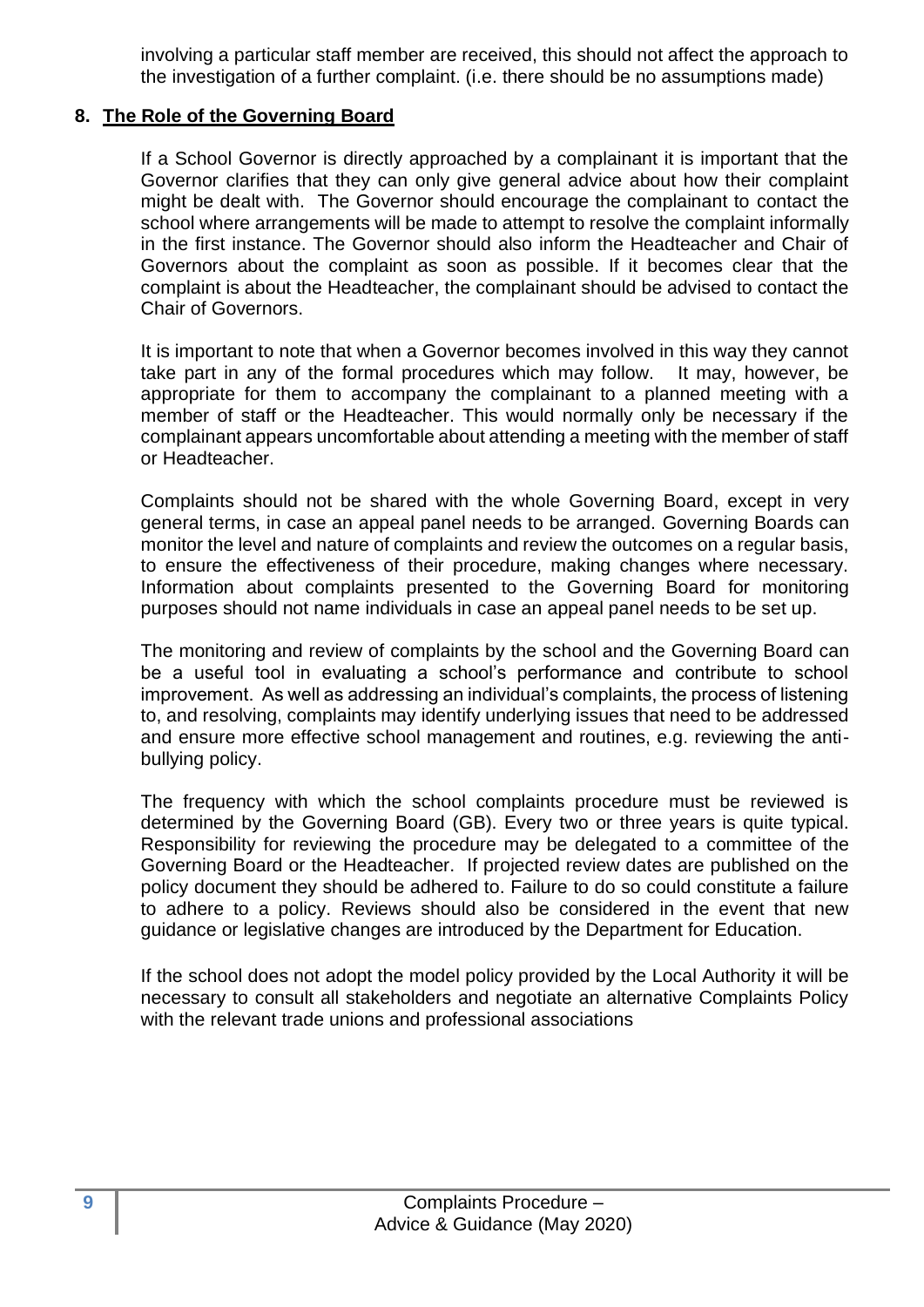## **Complaints Procedure**

**What follows is a detailed description of the actions to be taken, time frames, relevant communications and considerations relevant to particular circumstances, at each stage of the procedure. It is strongly advised that school leaders familiarise themselves with this guidance and refer to it whenever the procedure needs to be implemented, together with the Complaints Procedure for External Complaints as adopted by the school.**

#### 1. **How will complaints be handled**?

#### Informal Stage

It is important to be clear about the difference between a concern and a complaint. The school will take informal concerns seriously at the earliest stage. In most cases concerns are successfully resolved informally through discussions with the Headteacher or, if appropriate, with the staff member. **Heads/Complaints Co-ordinators should not arrange for concerned individuals to meet with staff without their specific agreement.** The initial contact with the school may be by telephone, email or in writing, to make appropriate arrangements. The sharing of concerns at this stage will reduce the numbers that develop into formal complaints. It is anticipated that most concerns will be handled without the need for formal procedures.

- Where the staff member has agreed to a meeting, if the concerned individual feels that they would have difficulty discussing the matter with the particular member of staff, arrangements will be made by the Complaints Co-ordinator/Headteacher for another, probably more senior, staff member to hear the concerns. Similarly the member of staff involved may not wish to deal with the issue themselves and ask for a referral to another staff member.
- Where the matter is clearly a complaint, rather than a concern then the complainant should refer it to the Complaints Co-ordinator/Headteacher.
- Where the first approach is made to a governor, the next step would be to refer the complainant to the Complaints Co-ordinator/Headteacher and advise them of the procedure. It is important for governors to be aware that they should not act unilaterally outside the formal procedure or be involved in the early stages of a complaint.
- Where a complaint concerns the Headteacher, the matter will be referred to the Chair of Governors.
- Complaints against the Chair of Governors or any individual governor should be made in writing to the Clerk to the Governing Board. The clerk will then arrange for the complaint to be heard. This could be done by a suitably skilled and impartial member of the Governing Board (stage 1) and then a committee of members of the Governing Board (stage 3). Alternatively it might be appropriate to refer to the complaint to an independent governor for investigation and response and if required at stage 3, can be heard by a committee of co-opted governors from other schools.
- Complaints against the entire Governing Board or complaints involving both the chair and vice chair should be sent to the clerk, who, in will notify the LA who will then determine the most appropriate course of action. This will depend on the nature of the complaint. This may involve sourcing an independent investigator to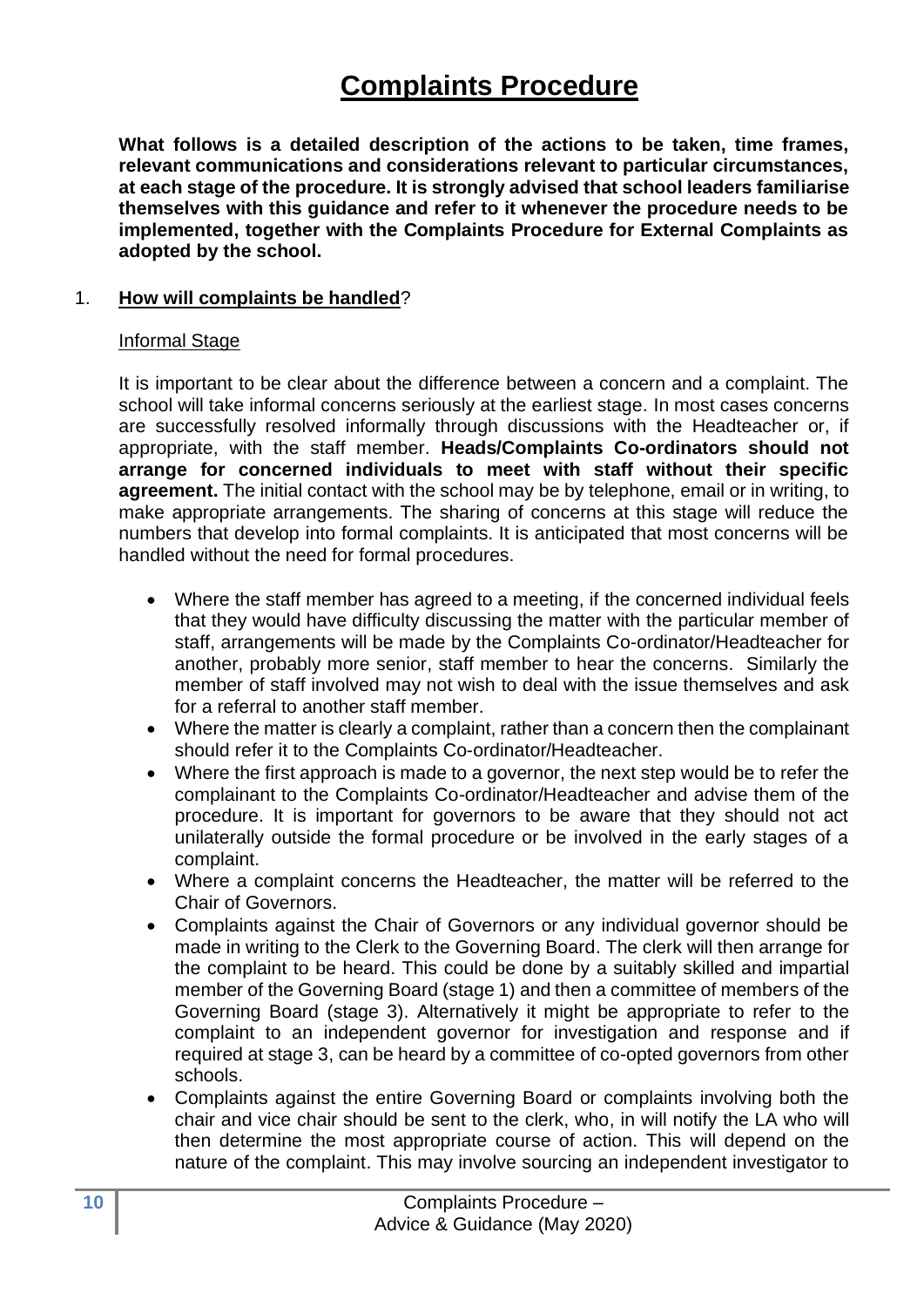complete stage 1 and co-opted governors from other schools to hear the complaint at stage 3.

### **Formal Stage**

There are normally at least two stages to a formal complaints procedure. The model below contains three stages. The stages of this model Complaints Procedure are outlined in detail in the flowchart - Appendix 1 of the Complaints Procedure.

If the complaint is:

- jointly about the Chair and Vice Chair or
- the entire Governing Board or
- the majority of the Governing Board

there will be two stages. Stage 1 will be considered by an independent investigator appointed by the Governing Board or (<insert Diocese details if appropriate>) in consultation with the Local Authority. At the conclusion of their investigation, the independent investigator will provide a formal written response and stage 3 will be heard by a committee of co-opted governors from other schools.

#### **FORMAL STAGE 1 (Complaint heard by Headteacher)**

If unresolved through informal discussion with the Headteacher or relevant staff member offered by the school, the complainant may submit their concerns formally in writing to the Complaints Co-ordinator (*enter name here where one is appointed or designate the Headteacher to receive complaints*), using the form attached to the Complaints Procedure as Appendix 2. This may be by email but consideration should be given to the confidentiality of the email address.

It is important that the form or any other correspondence includes name, contact details, nature of complaint and any suggested resolution to the complaint. Where there is any reason that that the complainant does not wish to submit their complaint in writing, they should approach the school to request that should arrangements are made to take down the required information and details on their behalf.

The School Complaints Co-ordinator (where one is appointed) will refer the complaint to the Headteacher who may delegate an appropriate staff member to collect and collate the information but the Headteacher will make the decision on the action to be taken.

**A meeting with the complainant should be offered,** as part of the investigation, in order to ascertain whether they have further information to offer.

Clarification should be sought as to what the complainant feels would put things right. The investigation may have to respond to a complainant's dissatisfaction with the way their complaint was handled at the informal stage as well as the initial complaint. The Headteacher will report back to the complainant and inform the School Complaints Coordinator (where applicable) of the outcome. If actions are agreed with the complainant, in response to the concerns raised, the Headteacher will inform any other relevant staff members. Where appropriate, arrangements to keep the complainant informed of progress will be made.

The School Complaints Co-ordinator should liaise with the Headteacher to ensure that: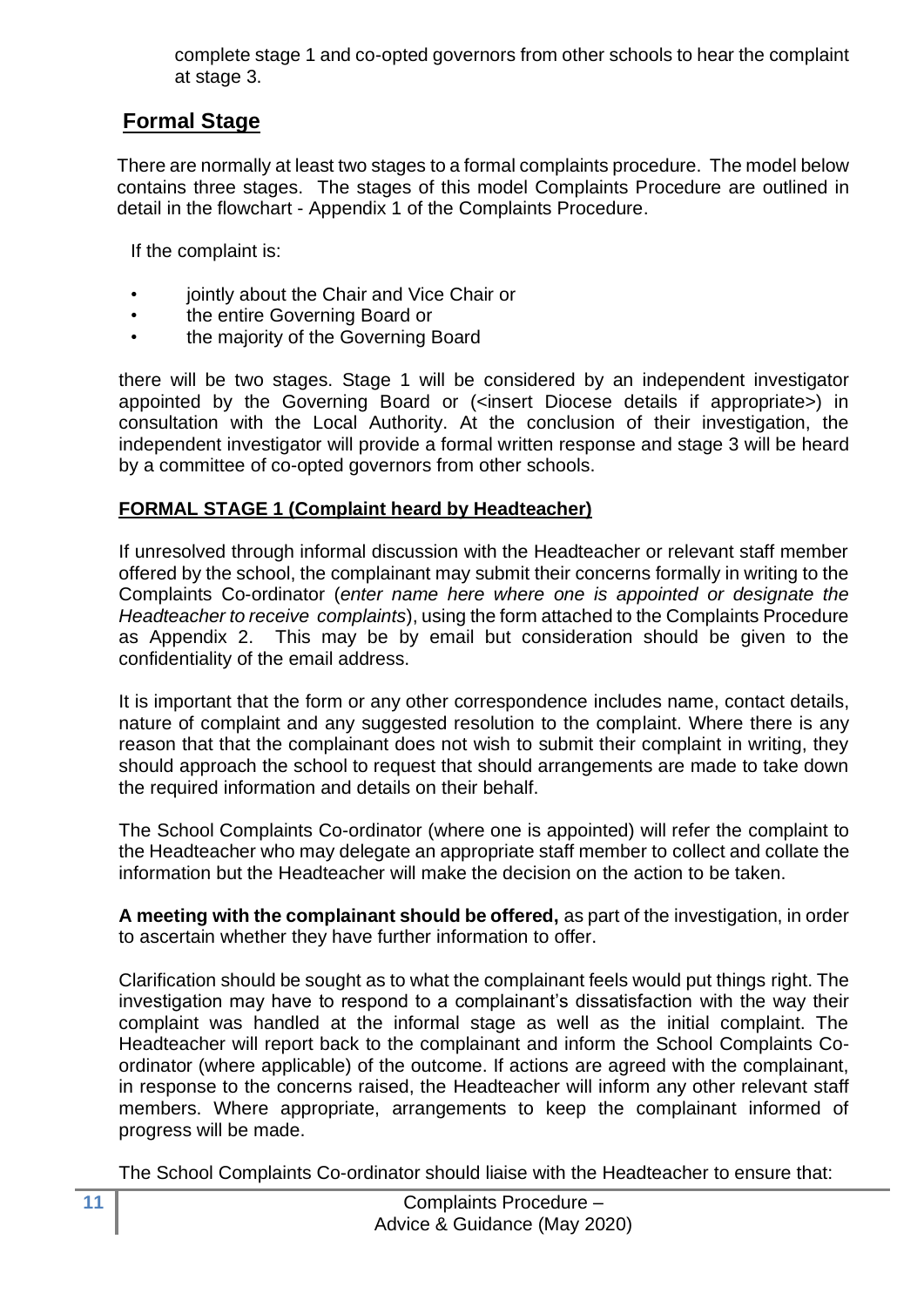- The complaint is acknowledged within three working days.
- The investigation takes place (probably including a meeting with the complainant) and a decision is made on how best to resolve it within a further fifteen working days unless they have informed the complainant that further time will be needed, in the circumstances.
- The complainant receives a response in writing clearly explaining the outcome of the investigations and conclusions so that the complainant can understand the rationale for the decision and the Headteacher may meet with them (as appropriate to the situation) to provide their findings and the outcome of the complaint.
- They receive a note of the findings/outcome of the complaint, for the record and in case the complaint progresses further through the procedure.
- The complainant is advised that if they are dissatisfied with the outcome they may refer their complaint to the Chair of Governors at Formal Stage 2.
- The Chair of Governors is informed that a Formal Complaint has been received and what action has been taken to provide a response, without discussing the nature of the complaint at this stage.

In the event the complaint is about the way in which the school has dealt with a complaint or the complaint is about the Headteacher, the Complaints Co-ordinator will refer the written complaint submission, preferably on the form provided, to the Chair of Governors and addressed………….. It will be dealt with directly at Formal Stage 2. *(If the Headteacher is the Complaints Co-ordinator, please make this clear in the procedure and clarify that the form should be submitted directly to the Chair, when the complaint concerns the Headteacher.)* The Chair will need to complete the record of the complaint in these circumstances, rather than the Complaints Co-ordinator.

The Headteacher should assess whether the situation surrounding the complaint is affecting members of staff adversely and put in place measures to mitigate this, including use of in-school mentor, advising contact with trade union representatives, referrals to occupational health and directing to available counselling, as appropriate.

#### **FORMAL STAGE 2 (Complaint heard by Chair of Governors)**

If the complainant is unsatisfied with the response and wishes to pursue the matter further, through the procedure, the complainant should write to the Chair of Governors within 10 days and that letter should include:

- Their name
- The nature of their complaint
- Where appropriate, the reasons why they were unhappy with the Headteacher's decision
- Any resolution they seek
- How they can be contacted
	- **The letter should not be sent to other governors or to the clerk to governors to be submitted to a Governing Board Meeting.** This is because other governors may be needed if the complaint is progressed further through the formal procedure. To fulfill such a role they must not have had prior involvement in the complaint

The Chair of Governors should: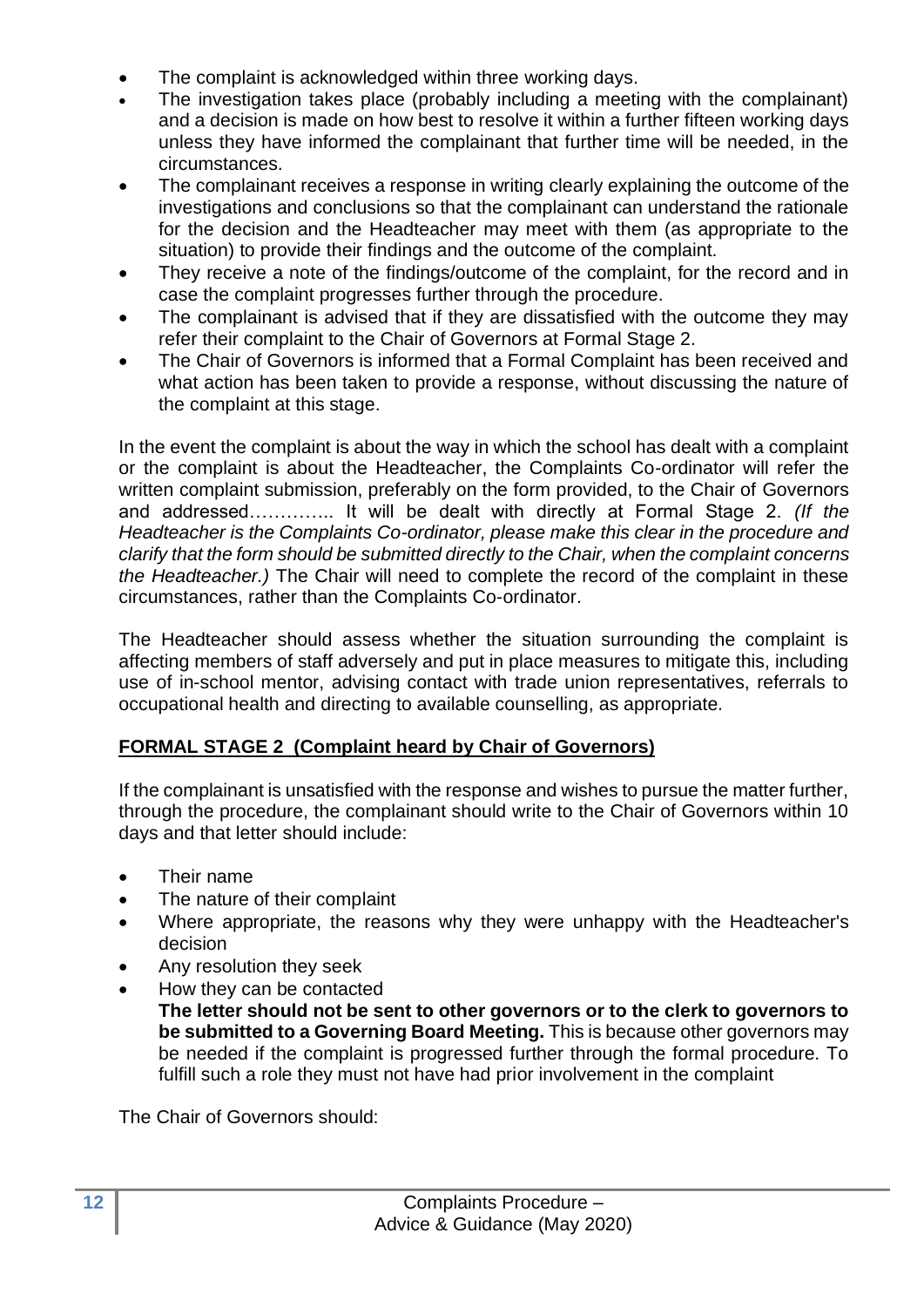- Acknowledge the letter within three working days of receipt. (Complainants need to be aware that governors are not employees and may not receive the communication immediately. Envelopes marked 'private & confidential' will not be opened in their absence.) The Chair may nominate another governor to investigate, for personal or contextual reasons. Apart from the 'nominated governor', the Chair must not involve any further governors or report any detail to the Governing Board at this stage. **They should first contact the complainant to ascertain whether it is necessary to meet with them in order to fully understand their complaint.**
- Review the investigation conducted at stage 1 and carry out further enquiries if required. Where the Chair/nominated governor receives a complaint they will conduct an investigation and speak to everyone involved as soon as practicable. The investigation will usually be completed within fifteen working days. (It is important to remember that governors are volunteers and may have their own work commitments.) If the complaint is about the Headteacher, this will be the first formal investigation of the complaint, as it will have been directly referred to the Chair.
- Provide a written response with the outcome of the complaint, this should clearly explain the outcome and the conclusions of the investigation so that the complainant can understand the rationale for the decision. This should be within a further five working days, unless additional time is arranged.
- Advise the complainant that if they are dissatisfied with the outcome they may refer the complaint to the Complaints Panel of the Governing Board at Formal Stage 3.

The timescales indicated in the Complaints Procedure are those which are expected in normal circumstances. Where the complaint is detailed and/or requires an extensive investigation the timescales may be increased. The complainant should be informed in writing of any variations to the timescales indicated and given a revised timetable for resolving their complaint.

#### **FORMAL STAGE 3 (Complaint heard by Governors' Complaints Panel)**

If the complainant is dissatisfied with the outcome of the Chair of Governor's investigation they should write to the Clerk to the Governing Board, within 10 working days of receiving the response, stating why, and request that their complaint be referred to the Complaints Panel of the Governing Board.

The Complaints Panel will comprise three Governors who have not previously been involved in the complaint and/or do not have a personal or pecuniary interest. It will not usually be appropriate for the Complaints Panel to include teacher or staff Governors. If there are insufficient available governors to form a panel without including staff member(s), the Chair of Governors may take advice (LA Governor Support helpline 01629 535769) and determine whether:-

- Inclusion of staff governors is appropriate given the substance of the complaint, their pecuniary interest and willingness to join the panel. If inclusion of a staff governor is proposed, the agreement of the complainant and any member of staff who is the subject of the complaint must also be secured.
- The panel will comprise only 2 members, in this instance. In such cases, if the panel disagrees on their judgment of the case, the decision of the Chair of the Complaints Panel would prevail. The robustness of a panel with only 2 members would be strengthened if the school had secured an officer of the LA to advise the panel.
- Experienced Governor(s) of other similar schools may be sought to serve on the panel. Where the school is a Church of England Voluntary Aided or Controlled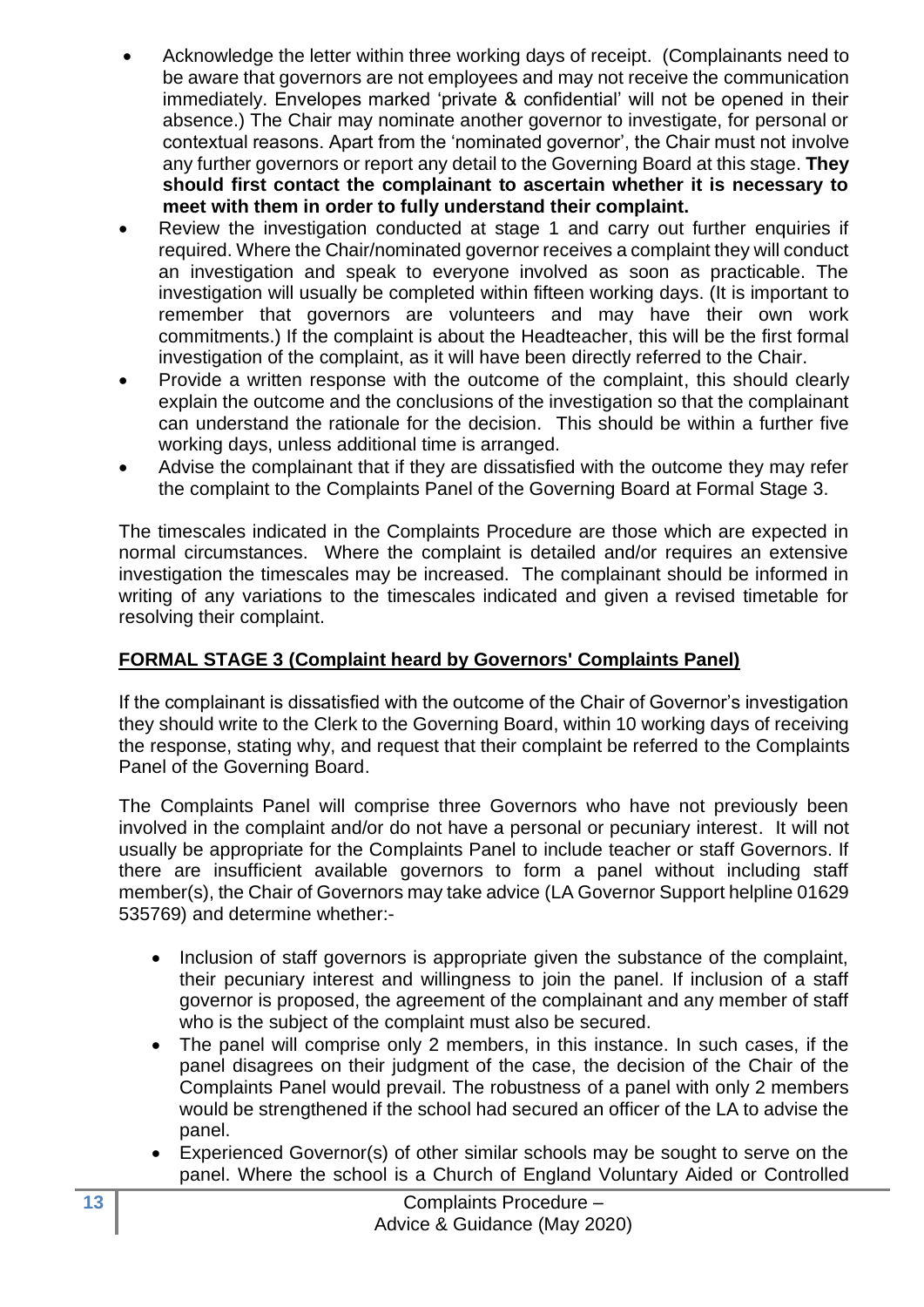school the Diocese may be able to suggest suitable individuals. For community schools the Governor Support Service may be able to help with access to experienced Local Authority governors.

Where the complainant is a child extra consideration will be given to the atmosphere of the proceedings, aiming to ensure that the child does not feel intimidated. The views of the child need to be given equal consideration to those of adults. The Chair should ensure that the proceedings are as welcoming as possible. The layout of the room should be designed to be as informal as possible in the circumstances and not adversarial.

The Clerk will convene a meeting of the Complaints Panel within 15 working days of the request, or as soon as is reasonably practicable.

At least 5 working days before the meeting, members of the Complaints Panel, Headteacher/Chair and complainant will be provided with all papers to be considered at the hearing, which should include, as appropriate:

- A copy of the original complaint
- A copy of the outcome at Formal Stage 1
- A copy of the letter to the Chair of Governors from the complainant expressing their dissatisfaction with the outcome at Formal Stage 1 and stating that they wish to proceed to Stage 2
- A copy of the letter sent to the complainant about the outcome at Formal Stage 2
- A copy of the letter from the complainant expressing their dissatisfaction with the outcome at Formal Stage 2 and requesting that the complaint is heard by the Complaints Committee

The complainant should be invited to attend the meeting to state their case and should be offered the opportunity to be accompanied by a friend or other adult if they wish. Normally children should not attend. (The Complaints Panel may decide that it would be inappropriate for the child to attend the meeting having regard to their age, maturity and the nature of the complaint and may request that representations are submitted by a different method i.e. through written submission in advance or made on their behalf by parents.) If the Complaints Panel thinks that it would be helpful for a child to be present the Governors will be required to seek the permission of the parents. The complainant does not have to attend the meeting in which case the Complaints Panel will consider the documentary evidence provided by the complainant.

Witnesses may not need to be invited as their information will have been included in the Headteacher/Chair's investigation report. However, if the complainant or the headteacher feel that the presence of a witness is particularly crucial, to confirm the detail of the information they have provided, this may be arranged.

The Headteacher and/or Chair of Governors should be invited to attend the meeting to state their case. They do not have to attend a meeting in which the Complaints Panel will consider the documentary evidence relating to any investigation(s) the Headteacher or Chair of Governors carried out.

The role of the panel is to consider the complaint afresh, and may consider new evidence presented by either the school or the complainant. If new evidence is presented by either the school or the complainant the panel will take it into consideration if they decide it is reasonable to do so.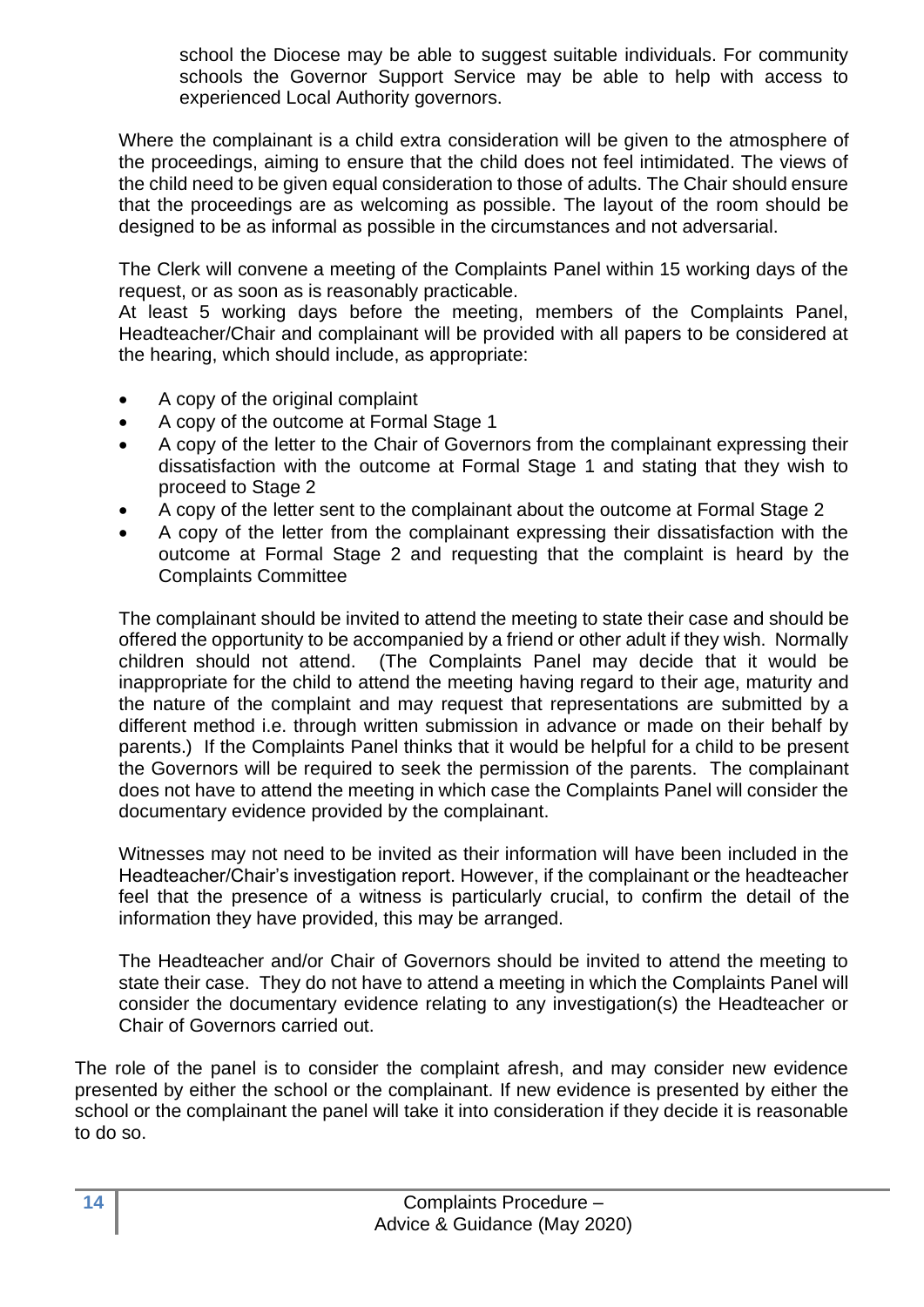#### **The aim of the hearing will always be to resolve the complaint and achieve reconciliation between the school and the complainant.**

The panel needs to take the following points into account:

- The hearing is as informal as possible.
- Witnesses should only attend for the part of the hearing in which they give their evidence.
- After introductions, the remit of the panel should be confirmed.
- Clarification of time allocation/constraints and any potential for adjournment
- Check all parties have all documentation.
- Complainant is invited to explain their complaint, and be followed by their witnesses.
- The Headteacher may question both the complainant and the witnesses after each has spoken.
- The Headteacher is then invited to explain the school's actions and be followed by the school's witnesses.
- The complainant may question both the Headteacher and the witnesses after each has spoken.
- The panel may ask questions at any point.
- The complainant is then invited to sum up their complaint.
- The Headteacher is then invited to sum up the school's actions and response to the complaint.
- Complainant and Headteacher leave together while the panel decides on the issues.
- The chair of the panel explains that both parties will hear from the panel within five working days (or a set timescale where there are reasons that more time will be needed)

Advice on conducting a complaint hearing may be sought from the Local Authority Governor Support Service. In exceptional circumstances the Chair may wish to request the attendance of an appropriate LA officer to provide advice and guidance to the panel. Attendance by an appropriate officer would be part of the authority's traded services and subject to availability. That person would not have any role in deciding the outcome but would advise on procedure.

The chair of the panel should arrange for notes, to aid the panel's decision, to be taken during the hearing. Schools may wish to seek the services of their clerk to governors in such circumstances.

In the event that there are further questions the panel needs to ask in relation to the information presented and if this is not possible at the time, the meeting may be adjourned and re-convened at a mutually convenient time. The panel will determine whether only they need to reconvene, having asked for the answers to be submitted in writing, or whether all parties should again be present in order to conclude the hearing. This should be as quickly as possible and, wherever practicable, within five working days.

#### **The panel can:**

- dismiss the complaint in whole or in part;
- uphold the complaint in whole or in part:
- decide on the appropriate action to be taken to resolve the complaint;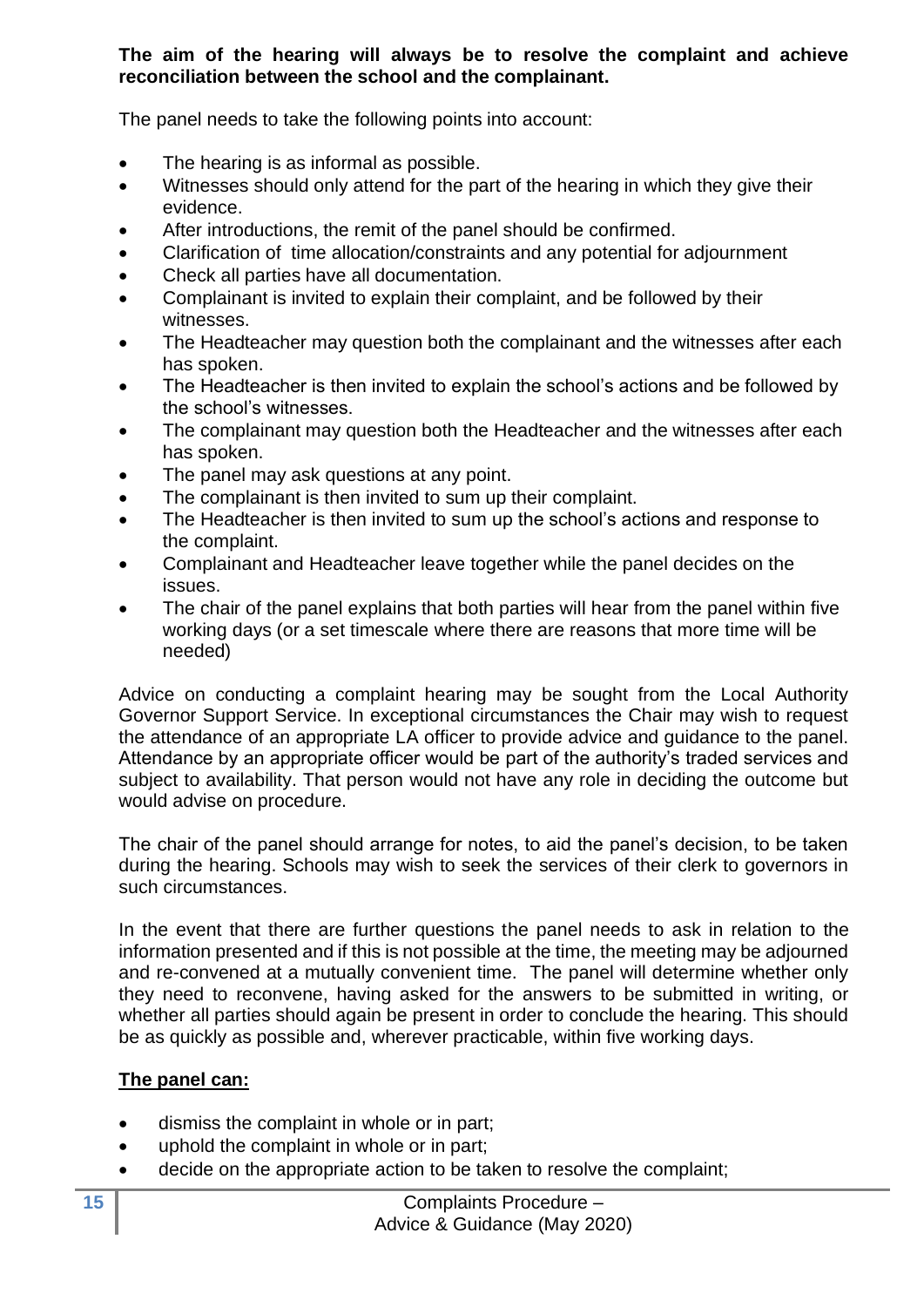• recommend changes to the school's systems or procedures to ensure that problems of a similar nature do not recur.

The panel may determine an alternative outcome to the complaint, based on the same information, where appropriate.

The aim of the hearing is always to resolve the complaint, and achieve reconciliation between the school and complainant. However, it is recognised that the complainant may not be satisfied with the outcome, if the hearing does not find in their favour. It may only be possible to establish the facts and make recommendations which will satisfy the complainant that his or her complaint has been taken seriously

#### **The decision of the panel is the end of the school based process.**

If the complaint is:

- jointly about the Chair and Vice Chair or
- the entire Governing Board or
- the majority of the Governing Board

Stage 3 will be heard by a committee of independent governors**.**

If a complaint panel meeting is arranged on an ad-hoc, informal basis, governors will need to be sourced who are:

- suitably skilled & trained
- can demonstrate their independence

You can approach governors from any:

- category of governor
- associate member of another Governing Board

Maintained schools can ask governors in academies to serve on a complaints panel and vice versa.

The exception to this is when a maintained school wishes to appoint a standing committee to hear all the complaints they receive under the committee's tenure. To appoint governors from another school onto the Complaints Committee, you must enter into a formal collaborative arrangement with another maintained school.

If appropriate, the clerk could ask for support from the governor services team at the local authority/diocese.

#### **The Role of the Local Authority**

The LA has no statutory role in resolving complaints other than those listed as not in scope of the procedure identified in the table contained in the Complaints Procedure. The authority is not able to review the school's response to a complaint and is not an appeal body.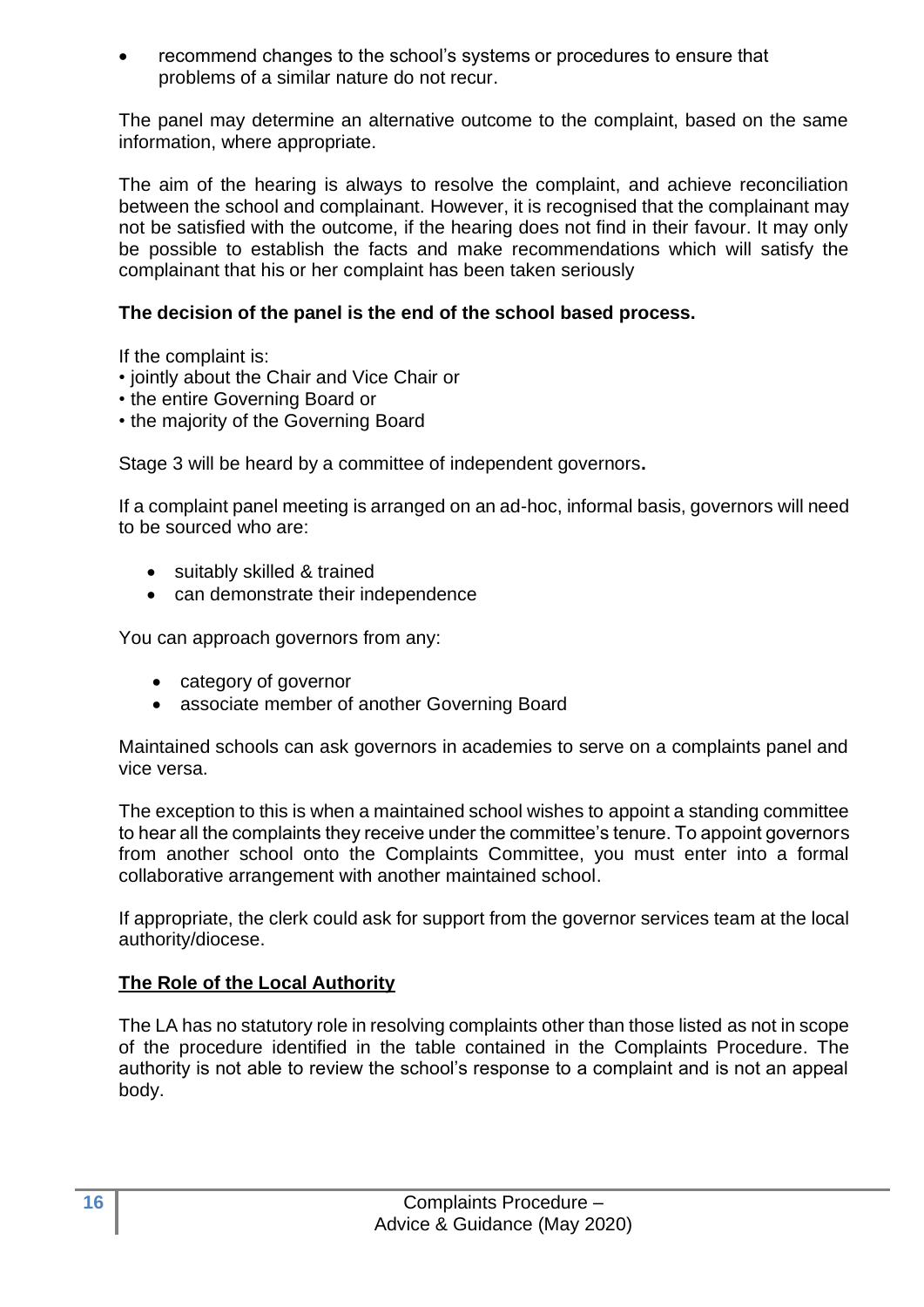#### **The Role of the Complainant**

The person making the complaint will receive a more effective response if he/she:-

- co-operates with the school in seeking a solution to the complaint;
- expresses the complaint in full as early as possible;
- responds promptly to requests for information or meetings or in agreeing the details of the complaint;
- asks for assistance as needed;
- treats all those involved with respect.
- Refrain from publicising the details of their complaint on social media and respect confidentiality

#### **The Role of the Complaints Co-ordinator (or Headteacher)**

The Complaints Co-ordinator/Headteacher should:-

- ensure that the complainant is fully updated at each stage of the procedure;
- ensure that all people involved in the procedure will be aware of the legislation around complaints including the Equality Act 2010, Data Protection Act 1998 and Freedom of Information Act 2000;
- liaise with staff members, Headteacher, Chair of Governors and Clerk to ensure the smooth running of the Complaints Procedure;
- keep records:
- be aware of issues regarding:
	- third party information,
	- additional support this may be needed when making a complaint (including arranging for interpretation support.)

It is advised that consideration is given to whether the subject of the complaint needs/would like support. While the Complaints Procedure is not a staff management policy in the same category as Disciplinary or Managing Allegations procedures, it may still be appropriate to suggest that the staff member may want to consult their trade union/professional association for advice and/or support.

#### **The Role of the Chair of the Governing Board or Nominated Governor**

The nominated governor role:

- Check that the correct procedure has been followed
- Investigate and produce a response, where the complaint reaches Formal Stage 2
- If a hearing is requested, notify the clerk to arrange the panel.

#### **The Role of the Chair of the Panel**

The Chair of the panel has a key role, ensuring that:

- the remit of the panel is explained to the parties and each party has the opportunity of putting their case without undue interruption;
- the meeting is minuted;
- the issues are addressed:
- key findings of fact are made;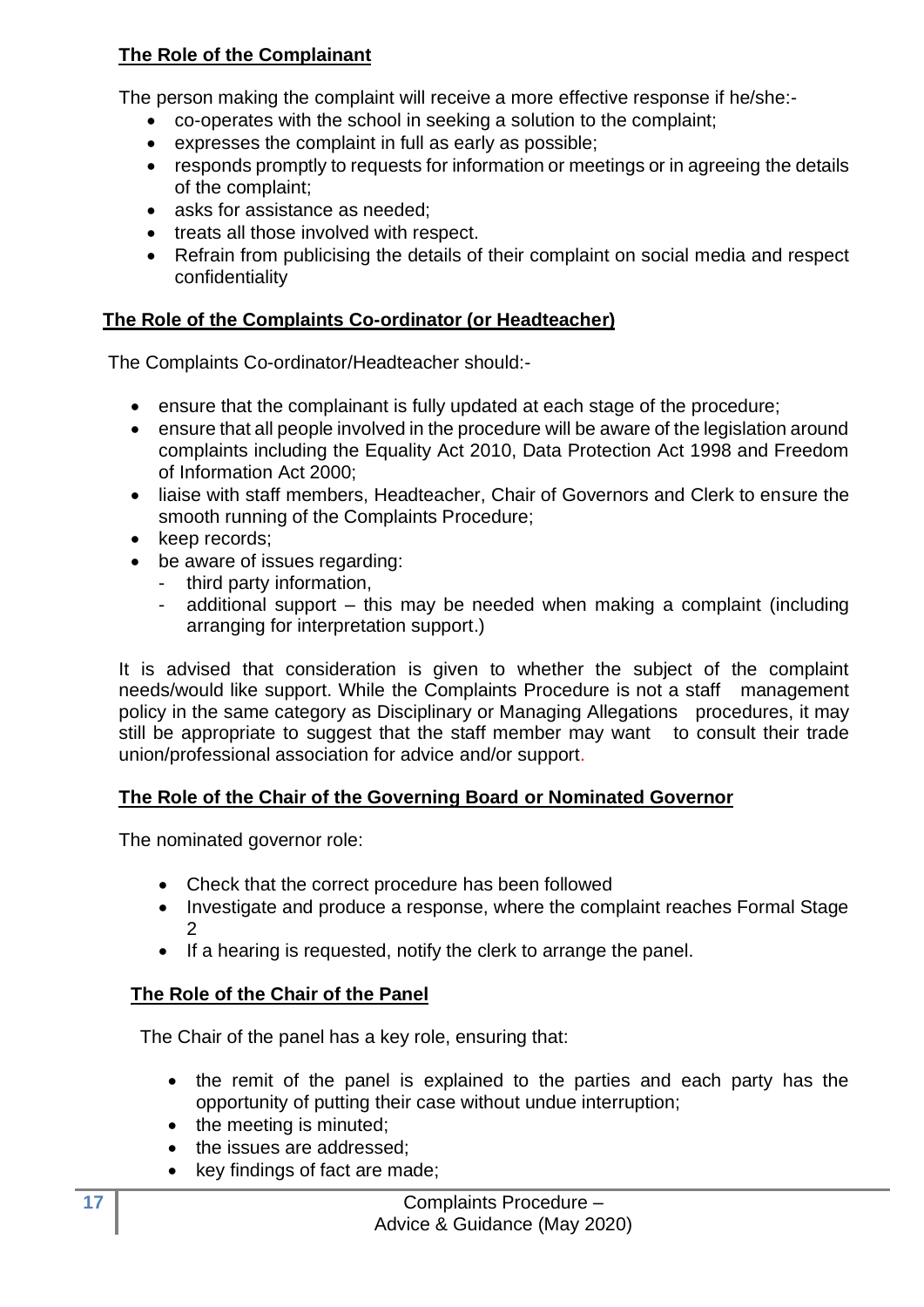- parents and others who may not be used to speaking at such a hearing are put at ease (particularly important if the complainant is a child/young person);
- the hearing is conducted in an informal manner with each party treating the other with respect and courtesy;
- the layout of the room sets the right tone care taken to ensure the setting is informal and not adversarial;
- the panel is open minded and acts independently;
- no member of the panel has a vested interest in the outcome of the proceedings or any involvement in an earlier stage of the process;
- both the complainant and the school are given an opportunity to state their case and seek clarity;
- written material is seen by all parties provided it does not breach confidentiality or any individual's rights to privacy under the DPA 2018 or GDPR. If a new issue arises it would be useful to give all parties the opportunity to consider and comment on it. This may require a short adjournment of the hearing.

The panel chair should liaise with the Clerk and Complaints Co-ordinator to ensure arrangements and communication are robust.

The Chair of the panel should liaise with the Headteacher to ensure that feedback is provided to any member of staff involved with a complaint and learning points communicated, where relevant. Likewise, learning for schools leaders to take on board in managing and developing staff should also be discussed.

#### **The Role of the Panel Clerk (This could be the Clerk to the Governors or Complaints Co-ordinator)**

It is strongly recommended that any panel or group of governors considering complaints be clerked. The clerk would be the contact point for the complainant and be required to;

- set the date, time and venue of the hearing, ensuring the dates are convenient to all parties and that the venue and proceedings are accessible;
- collate any written material and send it to all parties in advance of the hearing (recommended at least 5 working days in advance);
- meet and welcome the parties as they arrive at the hearing;
- record the proceedings;
- notify all parties of the panel's decision,
- liaise with the Complaints Co-ordinator.

As best practice the Clerk should share copies of the meeting minutes with all parties involved in the hearing, providing a reasonable opportunity for the minutes to be agreed and if necessary, challenged. It is not unknown for complainants to raise additional complaints because they do not agree with the record of the meeting.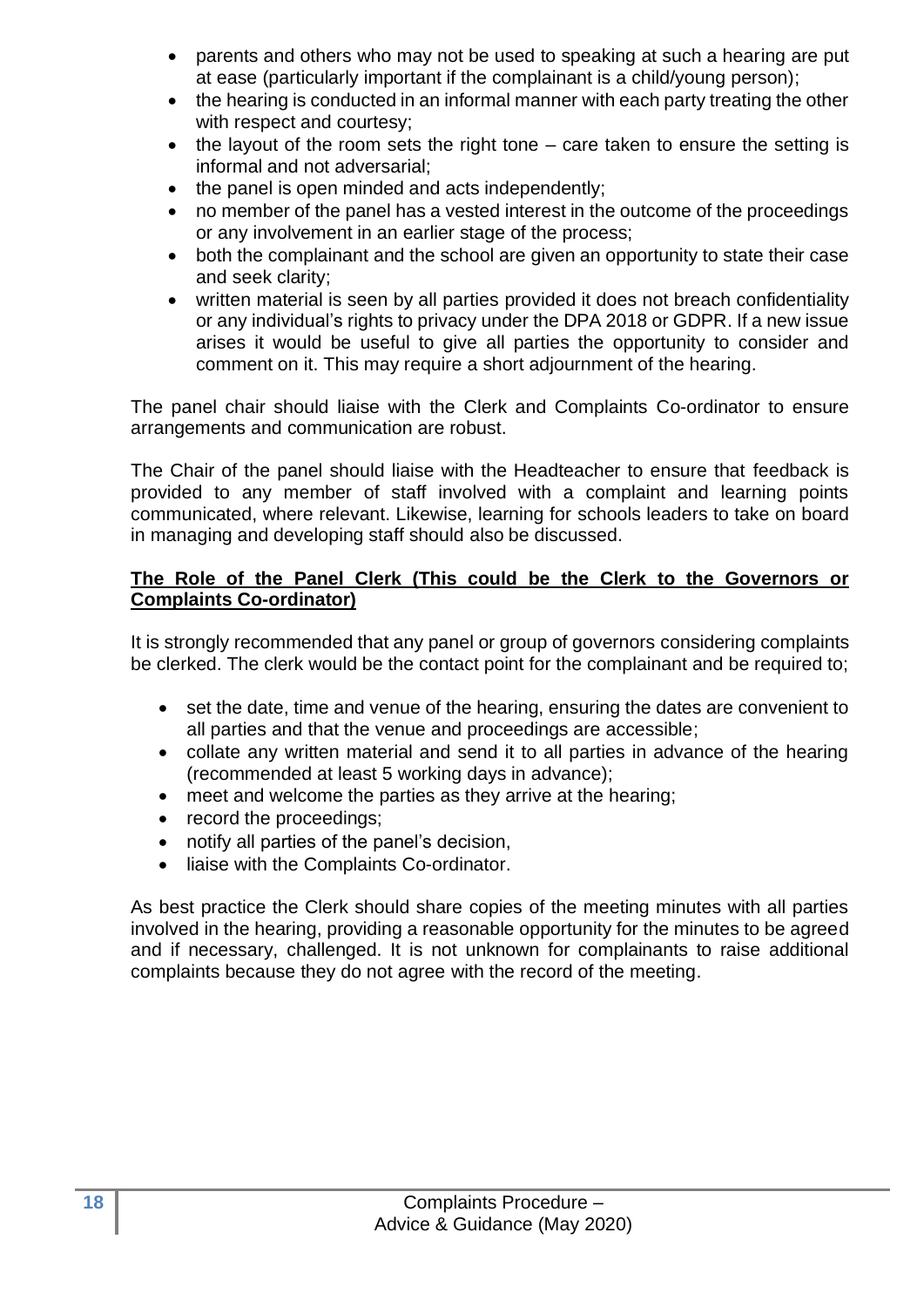## **Checklists**

#### **Informal Stage**

 $\square$  Concerns (as opposed to formal complaints) referred to relevant staff members Complaint (as opposed to concerns above) referred to Complaints Coordinator (who may be Headteacher) Receipt of Complaint recorded and dated  $\square$  Complaint referred to relevant member of staff (or Chair)  $\square$  Complaints Co-ordinator receives notification that matter has been dealt with and records, with date **Formal Stage 1**  $\square$  Complaint received in writing (including by email) by Complaints Coordinator, use of form encouraged  $\square$  Complaint record opened Check with LA, Children Services complaints co-ordination (*enter contact)* for guidance, where necessary ( & contact made with specialist officer where appropriate)  $\square$  Complaint acknowledged in writing within 3 school working days  $\square$  Investigation delegated to appropriate staff member/independent investigator.  $\Box$  Contact made with complainant to check whether meeting is required  $\square$  Timescale for response agreed if more than 15 school working days needed  $\Box$  Written response sent to Complainant, meeting offered if appropriate Resolution reported to Complaints Co-ordinator and recorded  $\square$  Complainant is advised of how to progress their complaint if unsatisfied Chair of Governors informed, formal complaint has been dealt with **Formal Stage 2**  $\Box$  Referral (received within 10 school working days) of complaint to Chair of Governors is reported to Complaints Co-ordinator for record. (If Complaints Co-ordinator is subject of complaint they can still make this administrative record)  $\square$  Chair determines whether to investigate or nominate another governor  $\square$  Complaint acknowledged within 3 school working days Investigation at Stage 1 reviewed  $\Box$  Need to meet with Complainant considered – agree timescale for response  $\square$  Carry out own investigations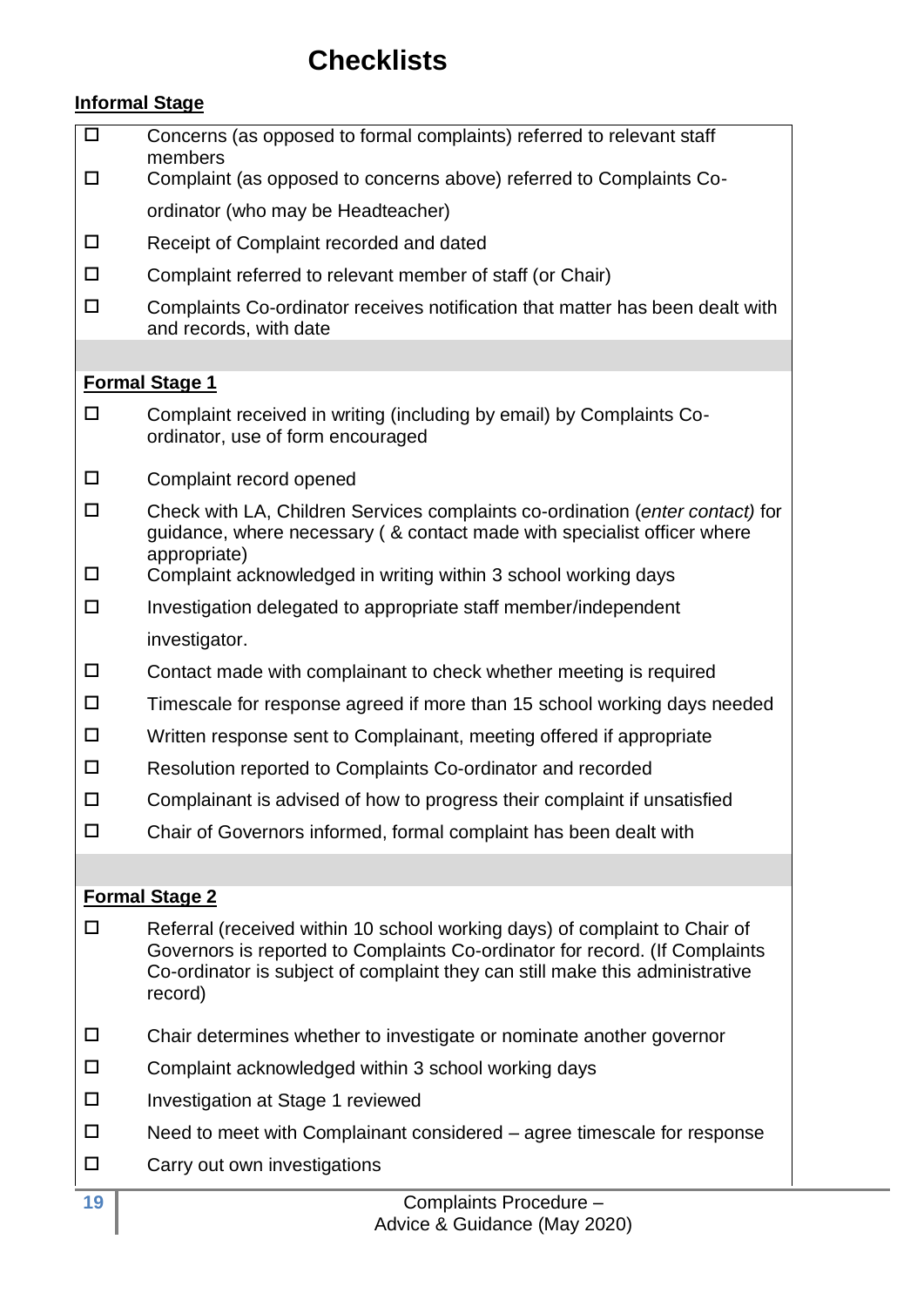- $\square$  Provide written response within 15 school working days
- $\square$  Complainant informed of how to progress their complaint if unsatisfied, within 10 days of receipt of response.
	-
- Complaints Co-ordinator informed of response, records and dates

#### **Formal Stage 3**

- □ Referral of Complaint to Stage 3 received by Clerk to Governors within 10 school working days
- Receipt of Complaint acknowledged
- $\square$  Complaints Co-ordinator informed of referral, for administrative record.
- $\square$  Clerk calls meeting of Complaints Panel within 15 school working days of receipt (or asap by arrangement with complainant and other invitees)
- $\square$  Complainant invited to meeting and given procedure
- $\Box$  All documents for meeting circulated to all parties at least 5 school working days before meeting
- $\square$  Check LA advice where necessary
- $\square$  Provision made for witness, if necessary
- $\square$  Arrangements for venue etc. finalised
- □ Clerking of meeting arranged
- $\square$  Meeting arrangements checked
- $\square$  Brief the clerk
- $\square$  Establish any time constraints
- $\square$  Check all attending
- $\square$  Check all parties including any witnesses are attending
- $\Box$  Send panel's decision to complainant with findings of fact and any actions to resolve the complaint within 5 school working days and that is end of cohort procedure but provide information on School Complaints Unit
- Inform Complaints Co-ordinator
- $\square$  Ensure any actions determined by the panel are followed up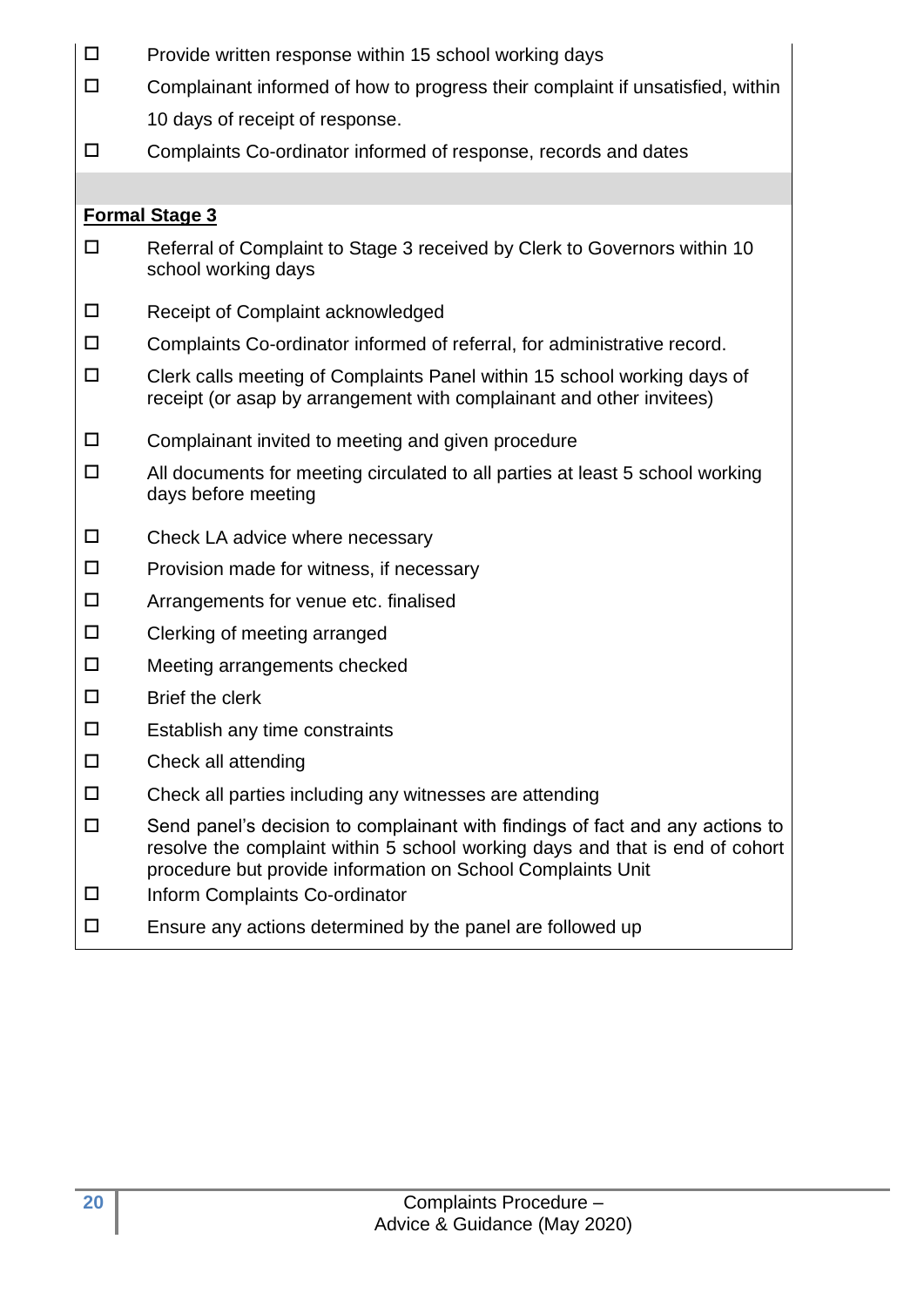### **Top Tips for Headteachers and Governors**

#### For Managing External Complaints

The suggestions below arise from the experience of Local Authority officers advising and supporting schools when responding to complaints and, particularly, when hearing from complainants who have been dissatisfied with how their complaint has been handled by a school.

They reflect the most common concerns either raised by the complainants and issues identified by officers, which hinder swift and amicable resolutions.

- 1. Remember the power of meeting someone with a concern/complaint, enabling them to feel they have been listened to and taken seriously. Efforts to understand and acknowledge, committed early in an issue, can often avoid the problem becoming entrenched and the complainant intractable.
- 2. Be clear on the timescales within which the complainant will receive contact. If more time is needed due to contextual factors or increased complexity, liaise with the complainant.
- 3. Try to avoid being defensive. When a Headteacher immediately assesses that the school is not likely to be 'at fault' and shows this, the complainant can feel that they have not been heard and their concern will not be looked into fairly. (Complainants have been known to say that Headteachers can be patronising or 'on their high horse' when receiving criticism of the school).
- 4. When a complaint reaches the Chair of Governors, it is important that their role that at this time is one of 'employer'. It is excellent to hear how supportive most Chairs of Governors are of the Headteacher and staff of their schools but it is important to take a neutral stance in receiving the complaint. However strong the working relationship and mutual respect, it is helpful to remember that the role of the chair, in the Complaints Procedure, is not as the headteacher's friend. (It is common for those approaching the LA with concerns about how their complaint is being handled to say, 'the Chair is in league with the Head, they will sweep it under the carpet').
- 5. It is understandable that, when a Headteacher or Governor concludes an investigation, and reaches the judgement that the school staff have behaved correctly and fairly, they completely rebut the complaint. However it is important in re-establishing a good relationship with the complainant to acknowledge the feelings involved, to show recognition of what was at the root of their concern.
- 6. A better outcome often results from the school finding some area in which 'lessons can be learned', policies further improved or regrets expressed for any negative experiences, even where the school is not substantially in error. This promotes a positive feeling that the process has been productive and their issues understood. (The best result looks for a win-win).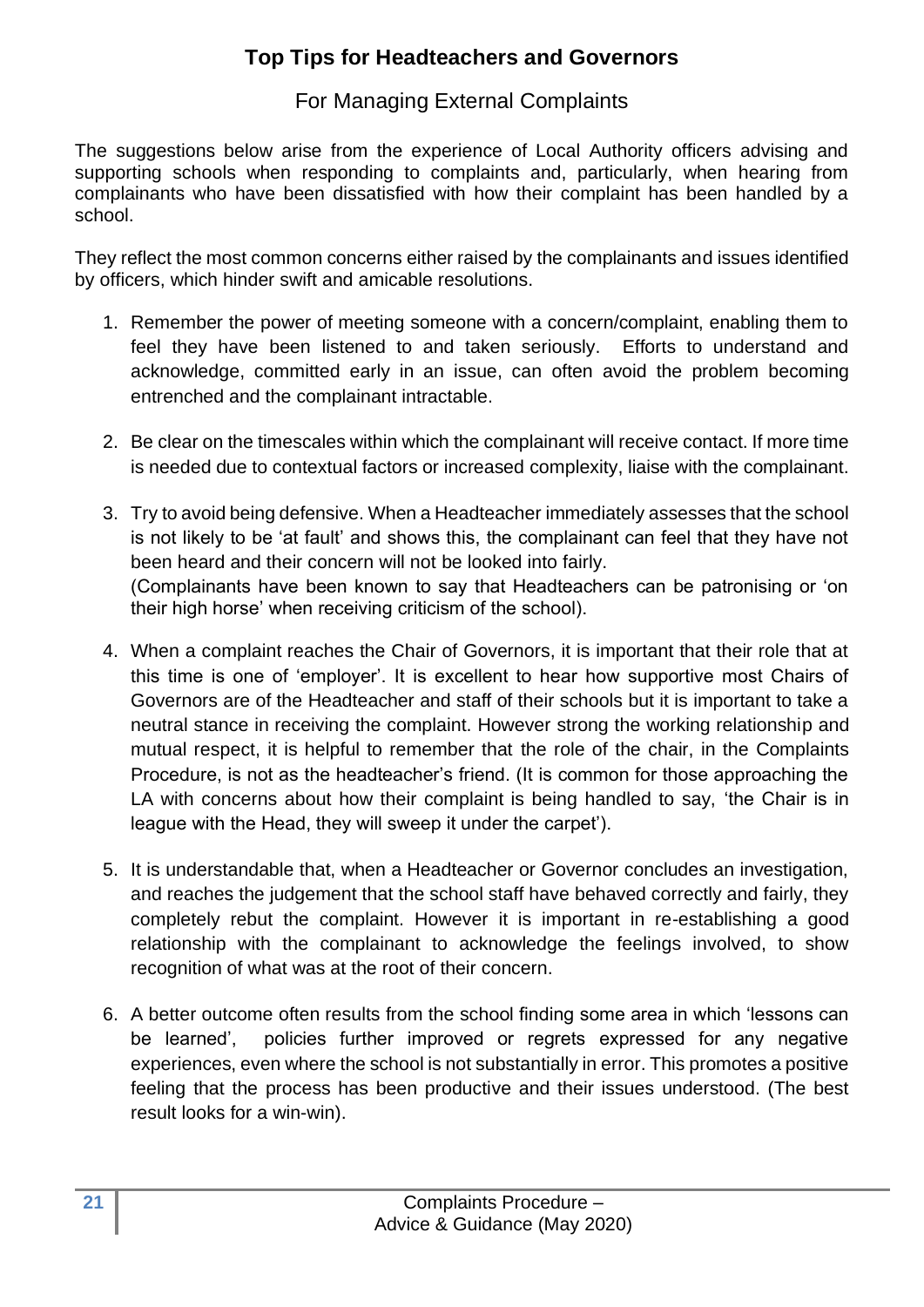- 7. Follow the procedure carefully. It goes without saying but it seems that dealing with complaints is often made more difficult for schools because not enough attention was initially paid to implementing the procedure correctly. It may seem time consuming, but conducting a thorough investigation and providing a considered response at the earliest stage is very likely to save time in the long run.
- 8. Keep in mind the long term relationship with the individual/family concerned in responding to the complaint. We find that dissatisfaction with the **process** of receiving a response to their complaint tends to significantly increase the submission of further complaints and the wider expression of that dissatisfaction to other members of the school community/ external bodies.

## **Best Practice Tips for Interviewing**

#### **Children/Young People**

- Children/young people should be interviewed in the presence of another member of staff, or in the case of serious complaints (e.g. where the possibility of a criminal investigation exists) in the presence of parents/carers. However in such cases schools will need to first check with the Local Authority Designated Officer (LADO) and check the 'Managing Allegations' procedure to check whether the complaint should be considered under the safeguarding procedures.
- Care should be taken not to create an intimidating atmosphere.
- Children/ young people should be told what the interview is about and that they can have someone with them.

#### **Staff/Witnesses**

- Explain the complaint and your role clearly to the interviewee and confirm that they understand the Complaints Procedure and their role in in it.
- Staff are allowed to be accompanied for support at their interview (but not by a colleague who is likely themselves to be interviewed. This may include a colleague form another educational establishment).
- Use open, not leading questions.
- Do not express opinions in words or attitude.
- Ask single not multiple questions.
- Try to separate 'hearsay' evidence from fact by asking interviewees how they know a particular fact.